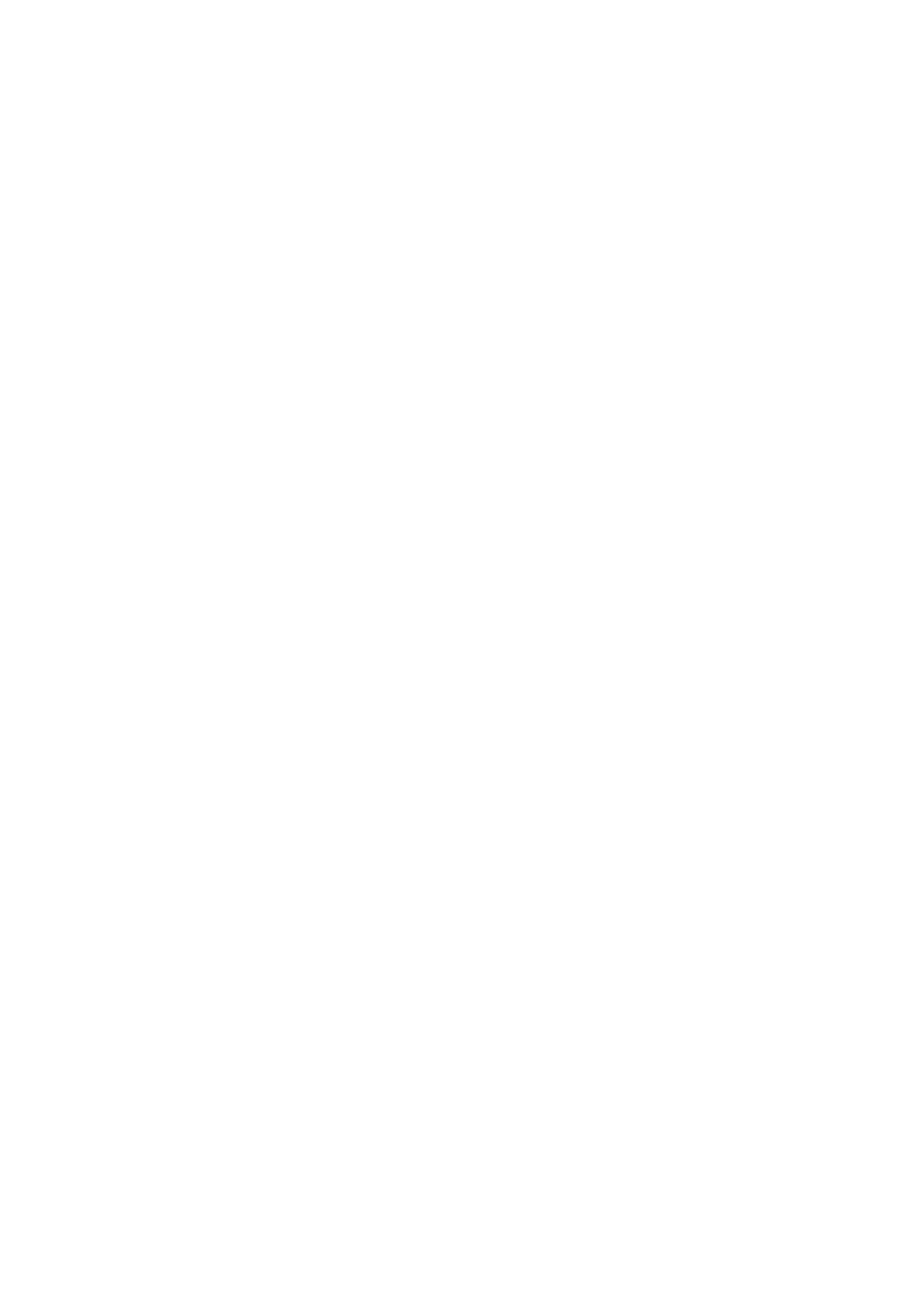

| <b>Project Number:</b> | 689364                                                   |
|------------------------|----------------------------------------------------------|
| <b>Project Period:</b> | 1.12.2015 - 30.11.2017                                   |
| Coordinator:           | Oeko-Institut e.V.                                       |
| <b>Contact:</b>        | Dr. Doris Schüler, d.schueler@oeko.de, +49 6151 8191-127 |

## **Project Partners:**

OEKO-INSTITUT E.V. – INSTITUT FUER ANGEWANDTE OEKOLOGIE (Oeko-Institut) Merzhauser Strasse 173, Freiburg 79100, Germany

SNL Financial Ltd. (SNL ) 20 Canada Square, London, United Kingdom

UNIVERSITY OF DUNDEE (UNIVDUN) Nethergate, DD1 4HN Dundee, United Kingdom

PROJEKT-CONSULT BERATUNG IN ENTWICKLUNGSLAENDERN GMBH (Projekt-Consult) Eulenkrugstrasse 82, 22359 Hamburg, Germany

GEORANGE IDEELLA FORENING (GEORANGE) Box 43, Mala 93070, Sweden

UNIVERSITY OF WITWATERSRAND JOHANNESBURG (WITS) Jan Smuts Avenue 1, Johannesburg 2001, South Africa

DMT-Kai Batla (PTY) Ltd P.O Box 41955, Craighall, 2024, South Africa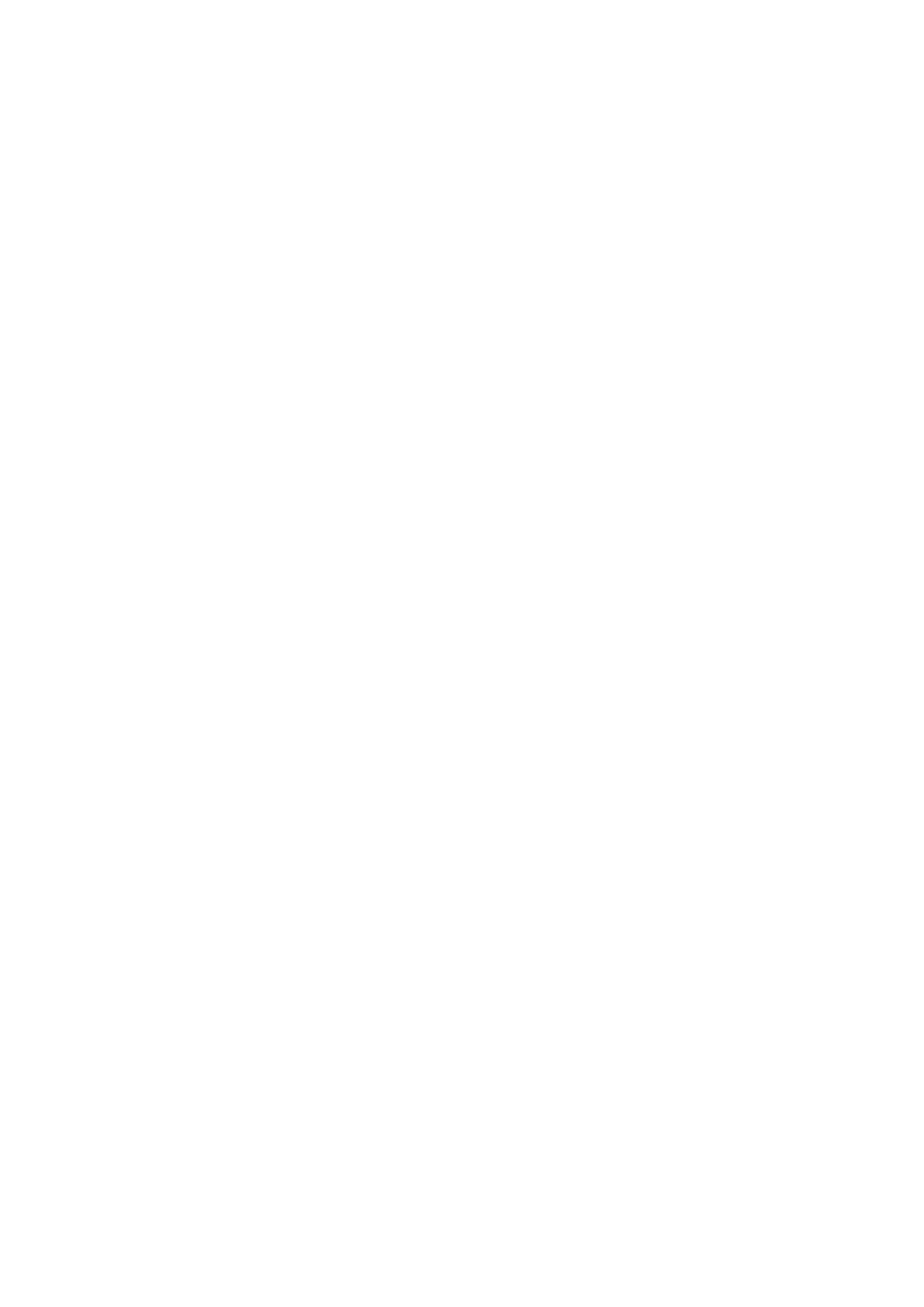

# **Table of Contents**

|        | <b>List of Abbreviations</b>                                   | $\overline{7}$ |
|--------|----------------------------------------------------------------|----------------|
| 1.     | <b>Introduction</b>                                            | 8              |
| 1.1.   | Key objectives of a promotional strategy                       | 9              |
| 2.     | <b>EU's Mineral Sector Profile</b>                             | 11             |
| 2.1.   | Global comparison of the EU's exploration scene                | 11             |
| 2.1.1. | By stage                                                       | 12             |
| 2.1.2. | EU-focused exploration expenditure                             | 13             |
| 2.2.   | <b>EU</b> mineral production                                   | 14             |
| 2.3.   | <b>EU mining finance profile</b>                               | 15             |
| 3.     | <b>Competing as a Destination for Mining Investment</b>        | 16             |
| 3.1.   | <b>Factors affecting mining investment</b>                     | 16             |
| 3.2.   | Mining investment risks in EU jurisdictions                    | 19             |
| 3.3.   | Key challenge I: Access to geological data and quality of data | 20             |
| 3.4.   | Key challenge II: Right to mine and security of tenure         | 22             |
| 3.4.1. | Exploration – first-come, first-served principle               | 23             |
| 3.4.2. | Converting exploration to mining license                       | 24             |
| 3.4.3. | Transfer of mining rights                                      | 24             |
| 3.5.   | Key challenge III: Perception of mining in the EU              | 25             |
| 3.5.1. | Opposition to mining companies and operations                  | 26             |
| 3.5.2. | Tools available to address EU's mining perception problem      | 27             |
| 4.     | <b>Promotional Strategy</b>                                    | 28             |
| 4.1.   | Pillar I: Highlight comparable advantages                      | 29             |
| 4.2.   | Pillar II: Mining rights management and information system     | 30             |
| 4.3.   | Pillar III: Increasing social acceptance                       | 31             |
| 4.4.   | Pillar III: Engaging in international organizations            | 32             |
| 4.5.   | <b>Pillar IV: Target investment groups</b>                     | 32             |
| 4.6.   | <b>Conclusions</b>                                             | 33             |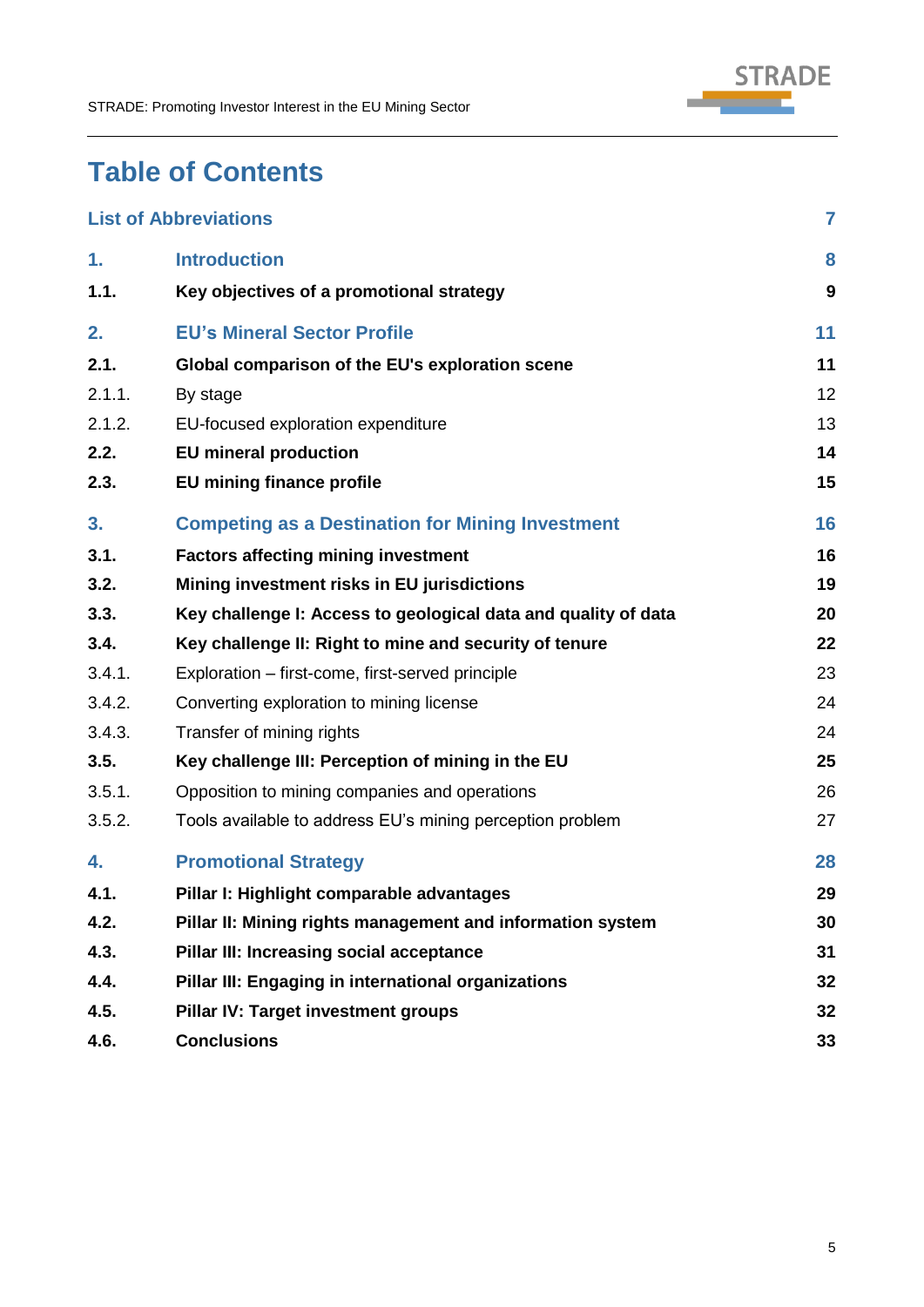

# **List of Figures**

| Figure 1 Global non-ferrous exploration budgets (2007-2017)             | 11 |
|-------------------------------------------------------------------------|----|
| Figure 2 Exploration budgets by country (2017)                          | 12 |
| Figure 3 Exploration expenditures by location (2011-2020)               | 13 |
| Figure 4 EU's mineral production (2010-2020)                            | 14 |
| Figure 5 Market capitalisation by company category (USD million - 2016) | 15 |
| Figure 6 Challenges facing the mining investors and operators in the EU | 17 |
| Figure 7 Investment Risk Index, sub-regional averages (2017)            | 19 |

# **List of Tables**

| Table 1 Share of global exploration budgets by stage of development (2017) | 12 |
|----------------------------------------------------------------------------|----|
| Table 2 Total quarterly fund raising (USD million)                         | 15 |
| Table 3 Domestic allocation of exploration expenditure (2016)              | 15 |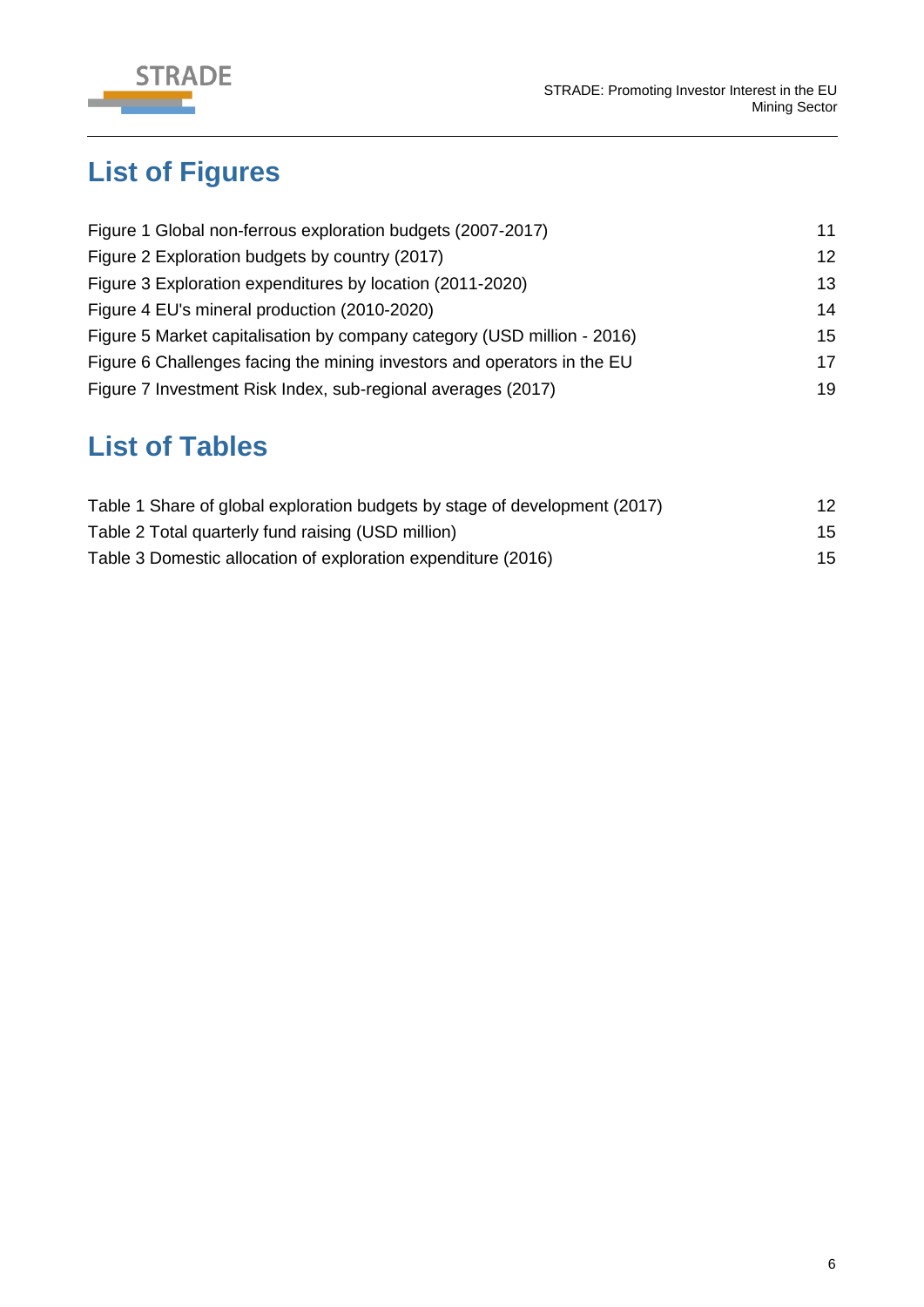

# <span id="page-6-0"></span>**List of Abbreviations**

| Abbreviation | <b>Description</b>                                    |
|--------------|-------------------------------------------------------|
| <b>ASX</b>   | Australian Stock Exchange                             |
| <b>CES</b>   | <b>Corporate Exploration Strategies</b>               |
| DG           | <b>Directorate General</b>                            |
| <b>EIA</b>   | <b>Environmental Impact Assessment</b>                |
| EIP          | European Innovation Partnership                       |
| EU           | European Union                                        |
| <b>GDP</b>   | <b>Gross Domestic Product</b>                         |
| <b>IRR</b>   | Internal Rate of Return                               |
| <b>LSE</b>   | London Stock Exchange                                 |
| <b>OECD</b>  | Organisation for Economic Cooperation and Development |
| <b>PDAC</b>  | Prospectors and Developers Association of Canada      |
| <b>RMD</b>   | Raw Materials Diplomacy                               |
| <b>RMI</b>   | Raw Materials Initiative                              |
| <b>SIP</b>   | Strategic Innovation Participation                    |
| <b>SLTO</b>  | Social License to Operate                             |
| <b>SME</b>   | Small and Medium Enterprises                          |
| <b>TSX</b>   | <b>Toronto Stock Exchange</b>                         |
| <b>UK</b>    | United Kingdom                                        |
| <b>USA</b>   | <b>United States of America</b>                       |
| <b>USD</b>   | USA dollar                                            |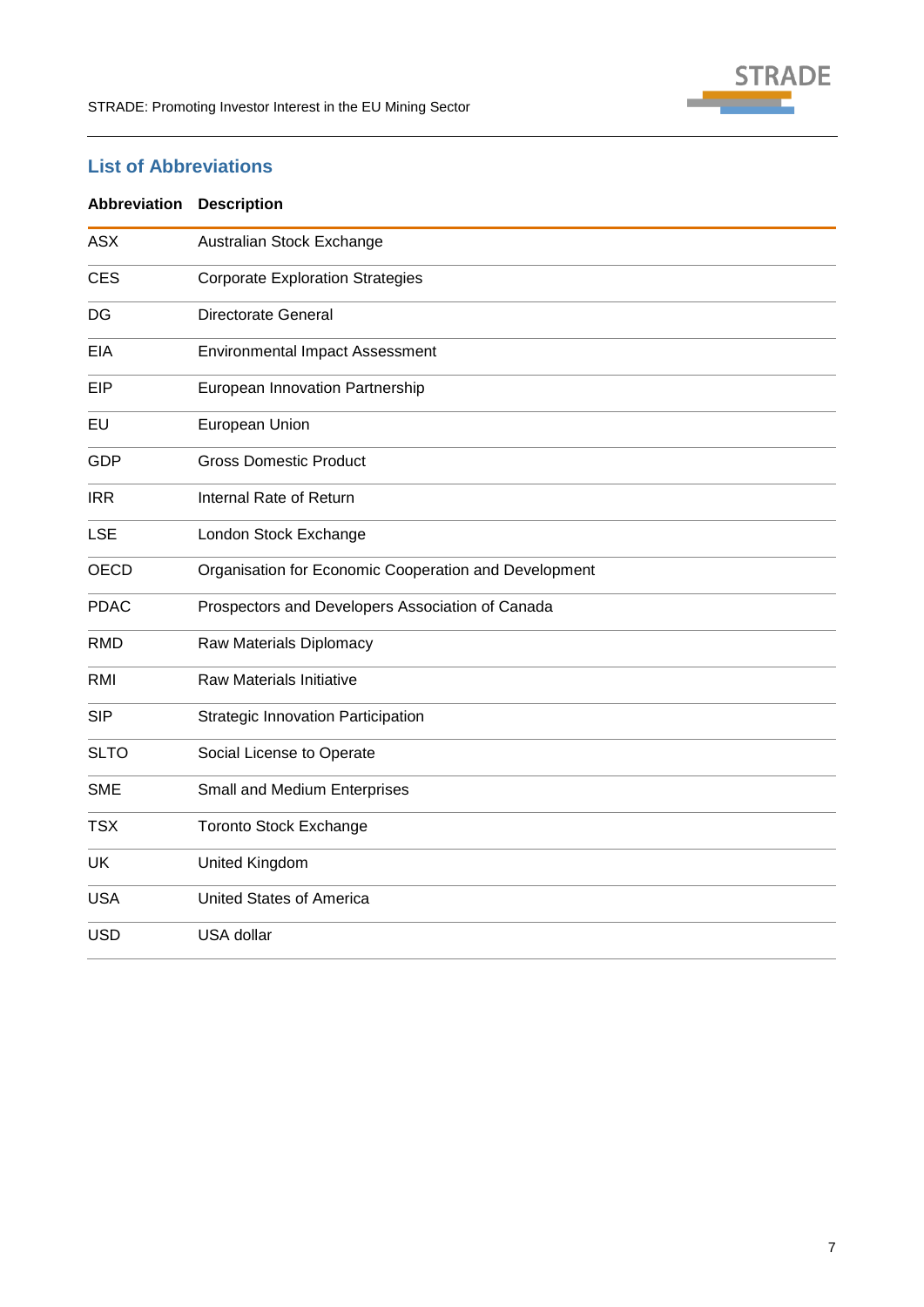

## <span id="page-7-0"></span>**1. Introduction**

The Raw Materials Initiative (2008) aims to enhance the European Union's security of supply of raw materials through access to domestic and international resources and through resource efficiency (including the use of secondary materials). This report focuses on the second pillar of the RMI, namely the sustainable supply of raw materials from within the EU. The challenges in achieving this second pillar of the RMI can be summarised as below.

**Domestic mineral production is low compared to domestic consumption.** The EU is a not a major global producer of raw materials. Mineral production levels for major metals, over the past two decades, have either declined or remained stable and exploration activity is limited, relative to global exploration expenditure. The EU remains dependent on international sources for its mineral needs – however this does not necessarily imply an inability to access raw material supply. Domestic mineral production is not based on an economic necessity but can be considered as a strategic one.

**Member state sovereignty.** Mineral policy and legislation remain under the sovereignty of individual Member States and mineral promotion essentially remains their prerogative. The EU28 do not share a similar outlook on promoting mining activity within their jurisdictions.

For the Member States that are interested in promoting mining activity, the EU can act as a facilitator. It can promote investor interest, leading to an increase in exploration activity and new mineral resources being brought into production. Such activity, however, should not be confused with the objective of securing mineral supply, but be understood for the contribution it can make to local economies in need of economic assets.

**Societal acceptance.** In general, there is a negative perception around mining activity within the larger EU community. The issue is often presented as a choice between accepting mining activity or protecting the environment. Social acceptance goes beyond local communities directly impacted by mining activity. Given the relatively small contribution of mining to national and regional economies and employment, the mining sector has limited direct engagement with EU citizens (compared with the automobile sector for example). There also appears to be a disconnect between the importance of minerals as inputs into the manufactured goods that EU citizens consume in their daily lives and where these inputs come from. Such negative social perceptions negatively impact the EU's mining investment attractiveness.

Given this context, the current report focuses on promoting investor interest, by the EU, for Member States that wish to further develop their mineral sectors. The strategy focuses on promoting the strengths of the EU's mining sector and addressing the social acceptance of mining by EU citizens.

The first chapter briefly documents the objectives of an EU mining investment promotion strategy. Chapter 2 presents the state of play – the current exploration, mining and financing profile of the EU in the global mineral sector. It indicates that over the past decade, apart from finance, the EU lags behind in exploration and mineral investment spending. Chapter 3 turns to the factors that influence investor decisions. Chapter 4 analyses specific issues within the EU that contribute to investor risk and lead to low investment levels. Chapter 5 offers a summary and recommendations to promote investment in the EU mining sector.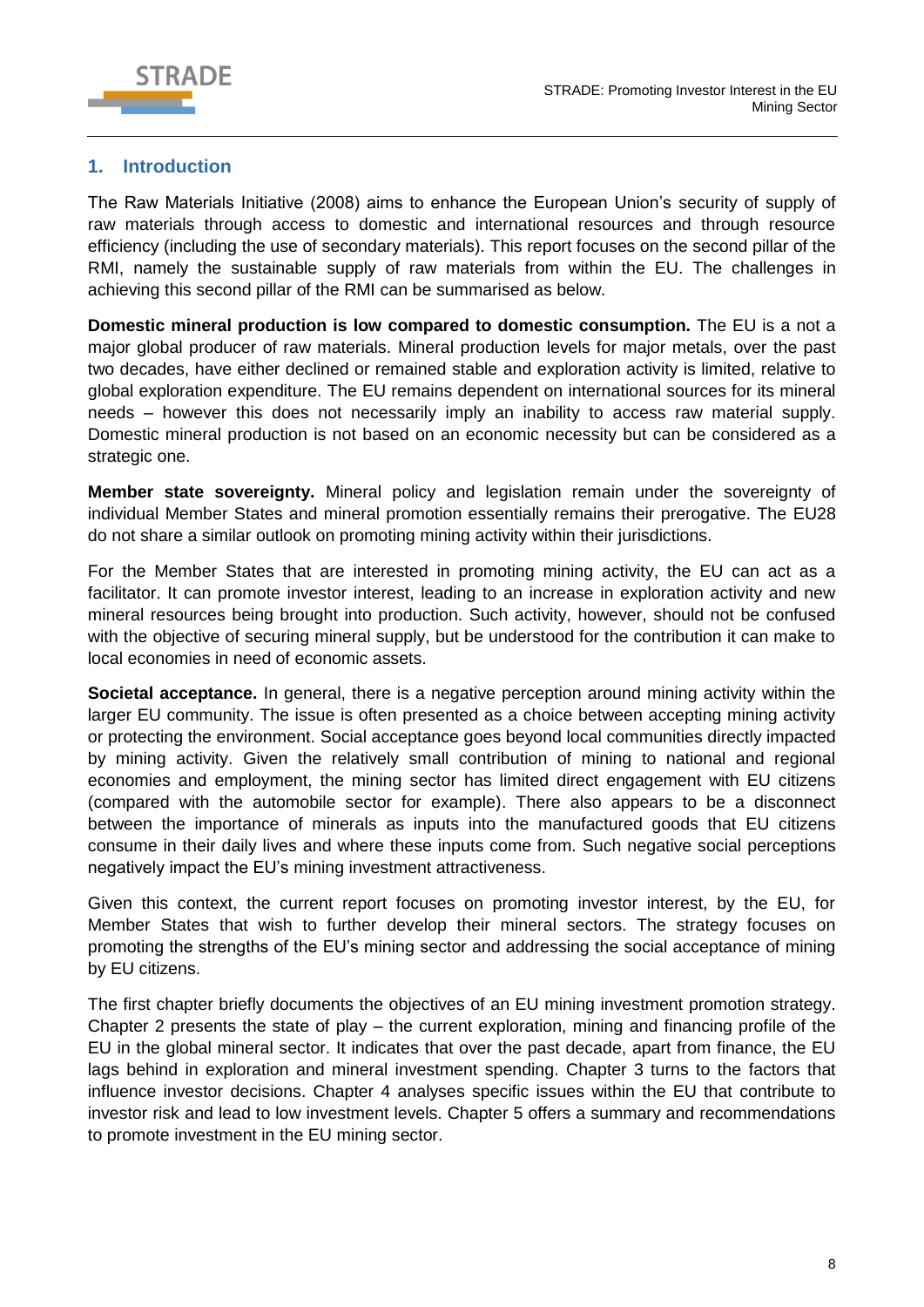

## <span id="page-8-0"></span>**1.1. Key objectives of a promotional strategy**

EU Member States consume 25-30% of the metals produced globally. In contrast, mineral production within the EU represents only about 3% of global production, and many important minerals are not produced in Europe at all. An important related issue is that an increasing volume of materials from which metal could be recycled (for example manufactured goods and scrap material) are being exported to developing countries, rather than the metal being made available domestically.

Fortunately, the overall intensity of metal usage in the EU is slowly decreasing, as it is in other developed countries, and recycling is becoming more efficient and substitute materials are being found. However, European industries, as all industries in a globalised world, will remain vulnerable to possible disruptions in metal supply and to market volatility.

The main objective of encouraging mining investment for interested Member States is to maximize the exploration and development of their mineral assets. Domestic production also represents the procuring responsibly-mined minerals – in contrast to sourcing from regions suffering from armed conflict, human rights abuse and blatant disregard for socio-environmental issues.

Inward investment will also maintain local skills and expertise that will help drive innovation and operating efficiency. As an ancillary benefit, these skills can then be brought to bear on improving mining assets in non-EU countries. In particular, the enhanced skills of European geologists and engineers can be deployed on other continents to help identify suitable mineral deposits and then develop economic operations to extract the metals. Expatriate experts are a particular feature of exploration projects and mine sites in Africa, and also make a significant contribution in Latin America and Asia.

Another supplementary benefit is the support to the EU's mining-technology and service sector. The latter's growth and ability to produce cutting edge technology is deeply entwined with a healthy domestic mining sector. This aspect is discussed in full in STRADE Report (*forthcoming*) on supporting the mining-tech sector.

The promotion strategy to encourage mineral investment in the interested Member States, as discussed in this report, is intended to boost the development of exploration and mineral projects within the EU. This report does not address Member State mineral legislation and regulations that may hinder mining activity. This is based on the premise of allowing market forces to work, increasing interaction between investors and Member States and allowing for appropriate policy responses by Member State governments to evolve.

There are three priority areas for the EU to consider, as below.

**Minerals Policy Framework.** The improvement of the raw materials framework conditions would foster a stable and competitive supply from EU sources and facilitate public acceptance whilst contributing to increased environmental protection. However, minerals policy and the supply of raw materials fall under the jurisdiction of individual EU countries.

**Access to Mineral Potential in the EU.** Whether at the national (Member State) or regional level (EU), the production of metals and minerals is ultimately dependent upon the inherent availability of mineable ore deposits, the exploration effort applied and then of the relative attraction of extraction compared with alternative sites. Nothing can be done about the fundamental geological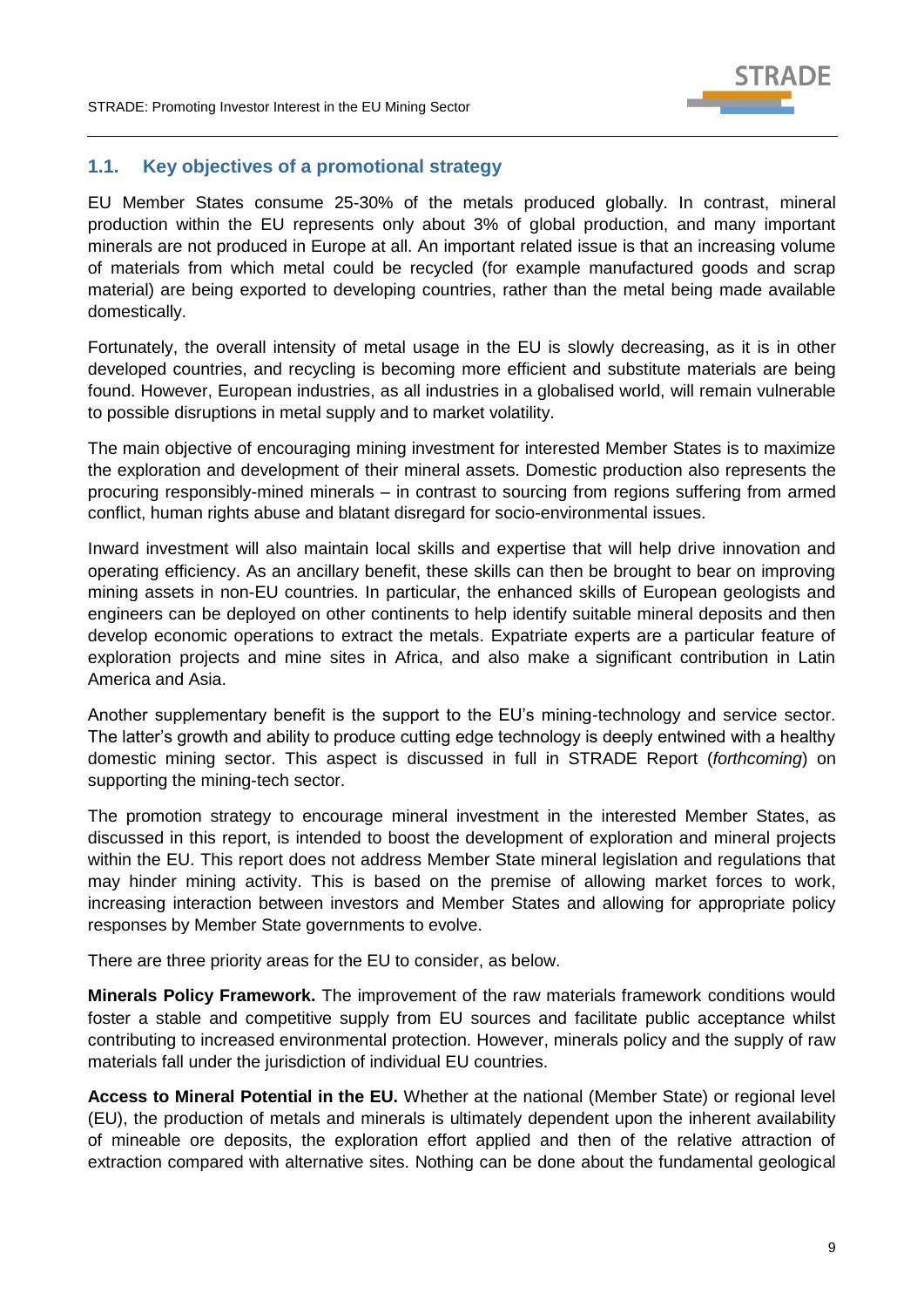

endowment of the EU countries, but much can be done to enhance the likelihood of finding what is available, and of then making what is found attractive to mine.

**Public Awareness, Acceptance and Trust**. The social license to operate is an important element of any mineral investment project within most OECD countries. Recent cases in Australia, Canada and some EU Member States would suggest that public awareness and trust may well be more important for investors than the mineral policy and access to mineral potential. STRADE has been unable to identify a coherent strategy being employed to achieve this objective at the EU level.

The European Innovation Partnership on Raw Materials [\(EIP-RM\)](https://ec.europa.eu/growth/tools-databases/eip-raw-materials/en/content/european-innovation-partnership-eip-raw-materials) plays an important role in meeting the objectives of the European Commission's flagship initiatives on 'Innovation Union' and 'Resource Efficient Europe'. It is tasked to do this by ensuring the sustainable supply of raw materials to the European economy whilst increasing benefits for society as a whole.

Various activities are described in the Priority Area of the Strategic Implementation Plan (SIP). The aim is to improve the sustainable and safe supply of raw materials to the EU (for its economy and society generally) by the exchange of best practice among EU countries.

One factor of note within the EIP-RM and RMI, is that the research team was unable to identify the extent to which the EU aims to increase domestic mineral production. Key Performance Indicators are not identified, no benchmarks for the production or exploration levels to be achieved are set, neither is the extent of reduction in import dependency outlined. There is the ambition to increase domestic production, but how the achievement or success of this objective will be measured is not clear. Therefore, whilst speaking of promotion of mineral activity within the EU, this report assumes the objective is to increase investor interest, which has been lacking, in the short to medium term.

#### **Distinguishing between EU and Member State initiatives**

The promotional strategies recommended in this report are distinguished between those that are country specific and those initiatives that can be incorporated at the EU level. The distinction between the EU as a whole and individual Member States is important. Not all Member States are interested in encouraging inward mining investment, and/or they do not host suitable mineral deposits to appeal to the international exploration and mining community.

STRADE suggests that promotion strategies should only be introduced at the national level for the benefit of those Member States that encourage mining investment. These will include the supply of geological data, making permitting arrangements more straightforward, well-publicized political support for mining investment and clearly-documented financial incentives.

STRADE further recommends that strategies at the regional level should not be prescriptive, and Member States can opt in, or out, as appropriate. Such strategies should include promotion of mining in the EU generally, for example ensuring that legislation in each targeted country is collated in a single document in a clear and consistent fashion, and that Europe-wide supporting services are identified.

The next chapter now turns to documenting the exploration, mining and financial profile of the EU mining sector.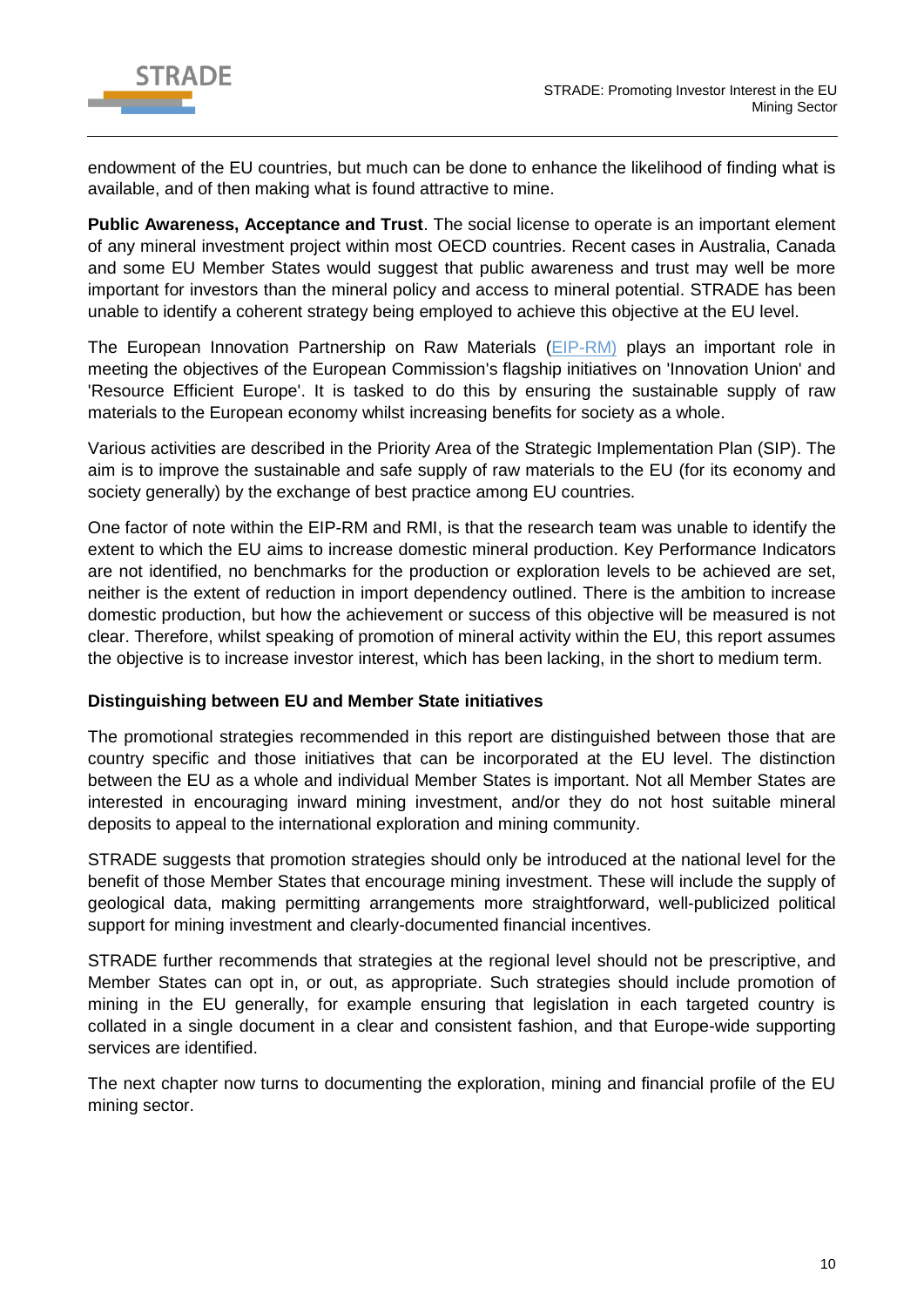

## <span id="page-10-0"></span>**2. EU's Mineral Sector Profile**

This chapter profiles three aspects of the EU mineral sector and the region's position within the global mining sector. The profile is drafted from a supply perspective, and presents the outline in the exploration, mining and financial sectors. As will be detailed in Chapter 3, a particular region's strengths and weaknesses are not the only factor driving investment decisions. The initial step in an exploration or mining investment decision is the evaluation of a potential orebody and its financial rate of return. The second step is how the project compares with other potential projects. Therefore, in the analysis below, the report contextualises EU's position against other potential regions.

## <span id="page-10-1"></span>**2.1. Global comparison of the EU's exploration scene**

The exploration effort in Europe (comprising EU and non-EU countries) has waned since its heyday in the 19th century, and the continent has fallen well behind in the global search for metals and minerals. According to S&P Global Market Intelligence's latest Corporate Exploration Strategies (CES) report, the global mining industry's planned spending on exploration in 2017 rose for the first year since 2012. The estimated total of USD 7.95 billion allocated by the 1,535 companies surveyed in 2017 is a 14% increase over 2016 but remains well below the peak of USD 20.53 billion recorded in 2012 (Figure 1).



#### **Figure 1 Global non-ferrous exploration budgets (2007-2017)**

*\*The nonferrous exploration budgets covered by S&P Global Market Intelligence include spending for gold, base metals, platinum group metals, diamonds, U3O8 (coverage initiated in 2007), silver, rare earths, potash/phosphate, and many other hard-rock metals. Source: S&P Global Market Intelligence (2018)*

On a global basis, Europe barely registers as an exploration destination at the national level, with only four countries appearing in the top-30 rankings in 2017; Finland (receiving 0.8% of the global exploration budget), Sweden and Serbia (0.7% each), and Turkey (0.5%). (Figure 2)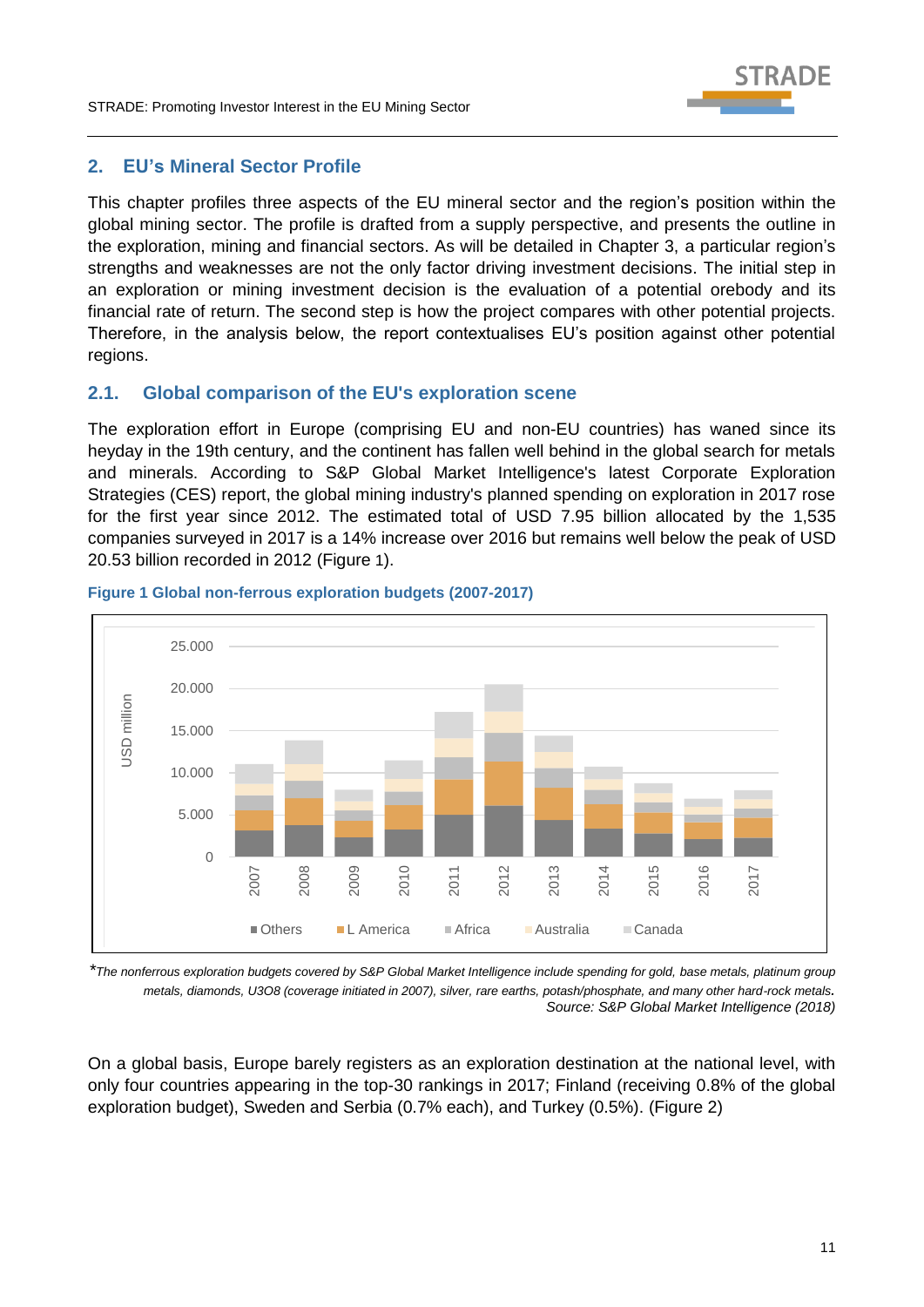



## <span id="page-11-0"></span>**2.1.1. By stage**

In 2017, the lowest share of exploration budgets was spent on grassroot exploration (work at projects without defined resources, includes sampling, drilling and initial resource calculations), with 27.4% of the total, followed by late stage exploration (36%) and mine-site exploration (37%). Compared with its peak in 2012, the number of companies pursuing greenfield exploration has halved from 1,864 to 894 in 2017. However, the role of grassroot exploration is an important one as it focuses on discovering new deposits and reserves. The long-term mineral pipeline comes from discoveries made under grassroot exploration.

Most grassroot exploration is taking place in Canada (15%) and Australia (13%). EU countries account for less than 4% of such expenditures including Serbia 2%, Finland 1% and Sweden 0.5%. As Table 1 shows, relative to Australia and Canada, the EU's share across all stages of exploration is small. For early-stage, grassroots exploration,

Canada and Australia are significantly more prospector-friendly for metals and minerals than Europe, and many more exploration companies are based in these two countries*.* This underlying situation will not be changed significantly by promotional activity but the comparative gulf in the percentage allocated domestically by Europebased companies is a legitimate target for an EU investment strategy.

#### **Table 1 Share of global exploration budgets by stage of development (2017)**

|                  | <b>Australia</b> | <b>Canada</b> | 5 I I |
|------------------|------------------|---------------|-------|
| Grassroot        | $13 \,$          | 15            | 3.5   |
| Late-stage       | 14               | 19            | 1.4   |
| <b>Mine-site</b> | 14               |               | 1 6   |

*Data as of September 2017 Source: S&P Global Market Intelligence*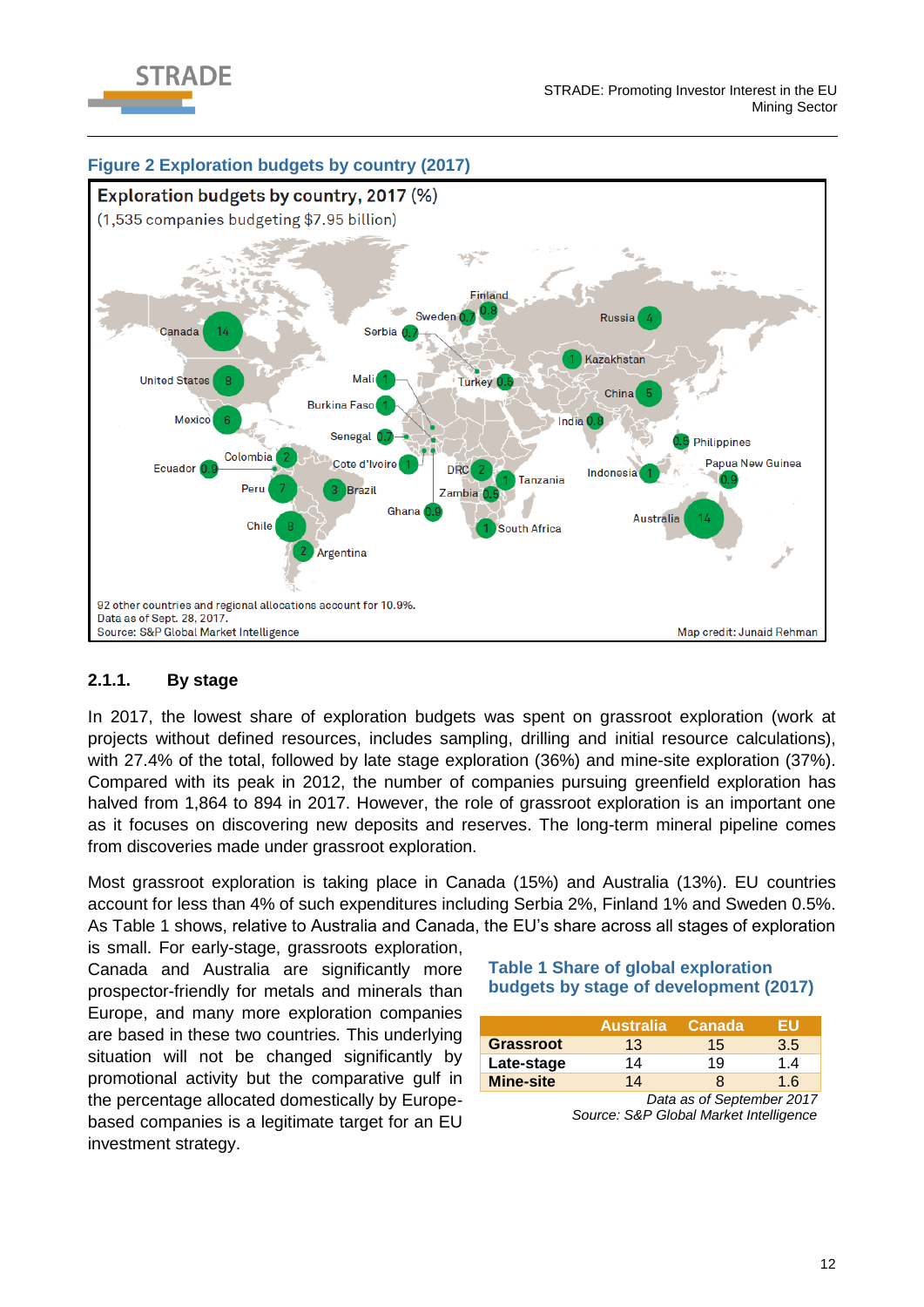

Of the exploration companies tracked by S&P Global Market Intelligence, there were 50 companies headquartered in Canada and Australia that were conducting exploration activity in the EU during 2015. No US-based exploration companies were reported to be active in the EU.

## <span id="page-12-0"></span>**2.1.2. EU-focused exploration expenditure**

STRADE's Policy Brief [\(03/2016\)](http://stradeproject.eu/fileadmin/user_upload/pdf/PolicyBrief_03-2016_Aug2016_FINAL.pdf) looked at the EU as a destination for exploration expenditure in the future. This analysis covered exploration budgets for six commodities of interest to the STRADE project (copper, gold, iron ore, lead, nickel and zinc) over a five-year period. The forecast was based on expected global GDP growth, reported and inferred exploration expenditure by the mining industry (with emphasis on the juniors), and the expectation of weak metal prices.

For the period 2016-2020, SNL expects Canada<sup>1</sup> and Africa to see the most growth in exploration expenditure budgets at an average of 15% year on year, with Australia close behind at an average of 13%.

EU exploration will grow more cautiously due to the region's relatively small junior sector – a sector which propels exploration during boom periods. Without change to the EU's mining regimes structures, including support for the junior explorers, SNL expects the EU's exploration expenditure to grow at an average of 8% over the period. Nevertheless, this is on par with the Other Areas<sup>2</sup> region and just ahead of the USA's 7% average year on year growth (Figure 3).

The EU accounted for 3% of global exploration expenditure in 2017. Like most regions, SNL does not expect the EU's share to change substantially by 2020. The share of Other Areas region is predicted to decrease from 16% in 2015 to 14% by 2020, and for Canada's share to increase from 11% to 13%.



#### **Figure 3 Exploration expenditures by location (2011-2020)**

-

<sup>2</sup> Other Areas includes non-EU European countries, former Soviet Union countries, Middle East and most of mainland Asia.

<sup>1</sup> SNL treats Canada, Australia and the United States as individual regions due to their robust exploration sectors.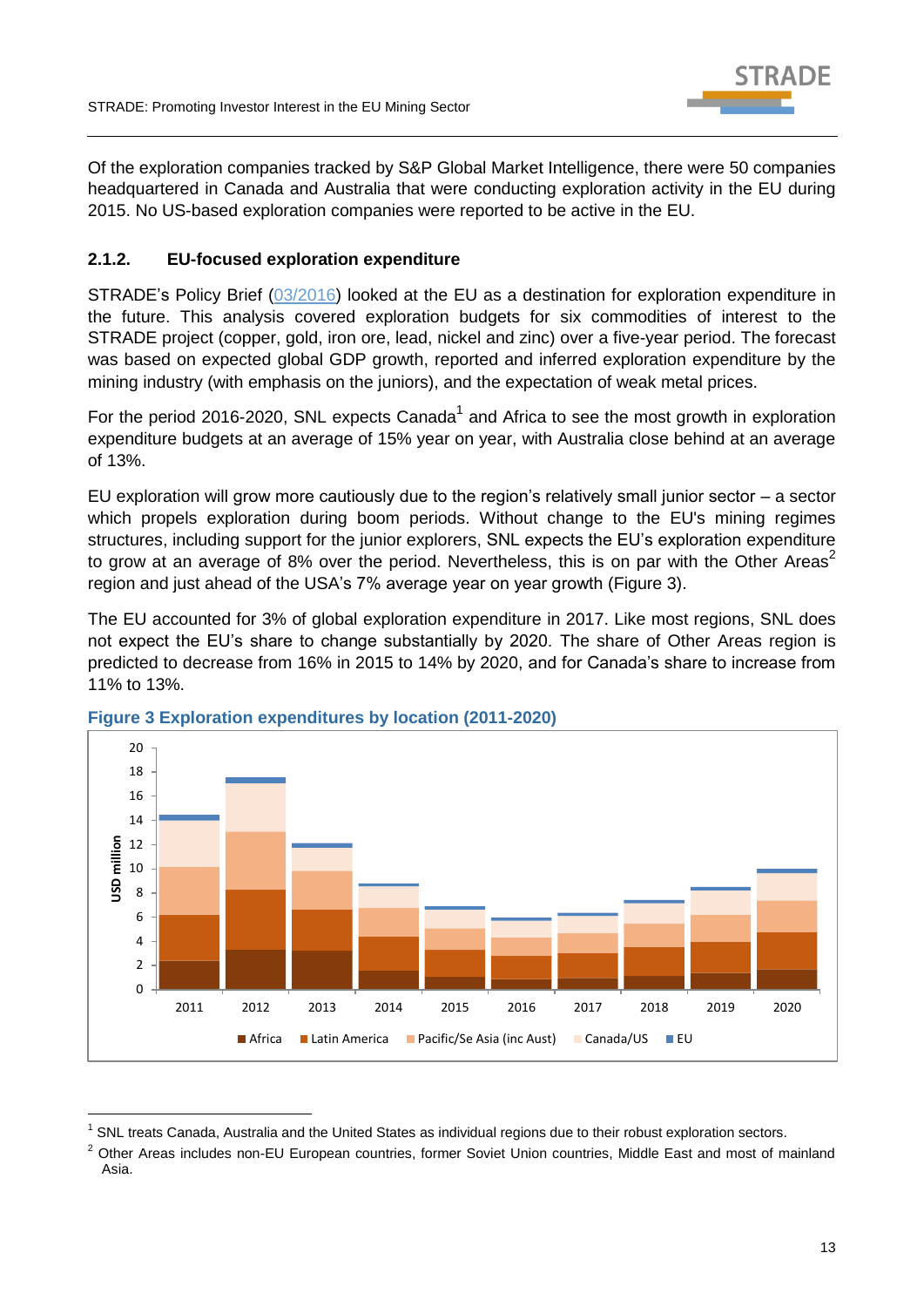

*Source: S&P Global Market Intelligence (2016)*

# <span id="page-13-0"></span>**2.2. EU mineral production**

In the 1850s, Europe accounted for more than 50% of global mineral production but this share has fallen to under 5%. Comparing EU's mineral production in 2010 to its expected production in 2020, Figure 4 shows a marginal increase is expected only for copper production. In comparable regions, Australian production for iron ore is expected to nearly double over the decade, while Canada and China are expected to have increased their nickel production by 42% and 57%, respectively, between 2010 and 2020.

EU's mineral production is accounted for by a handful of Member States. For example, Poland accounts for 56% of EU's copper production, Sweden accounts for 90% of iron ore production, Greece and Finland each account for near one half of nickel production. Sweden accounts for 43% and Ireland for 32% of lead and zinc production respectively, in the EU.

This production also comes overwhelmingly from single companies in these countries. For example, Poland's copper production is accounted for by KGHM. LKAB accounts for most of the iron ore produced in Sweden. For lead and zinc and nickel, the story is similar – with only one or two companies accounting for more than half of the production in the EU.



## **Figure 4 EU's mineral production (2010-2020)**

*Source: S&P Global Market Intelligence*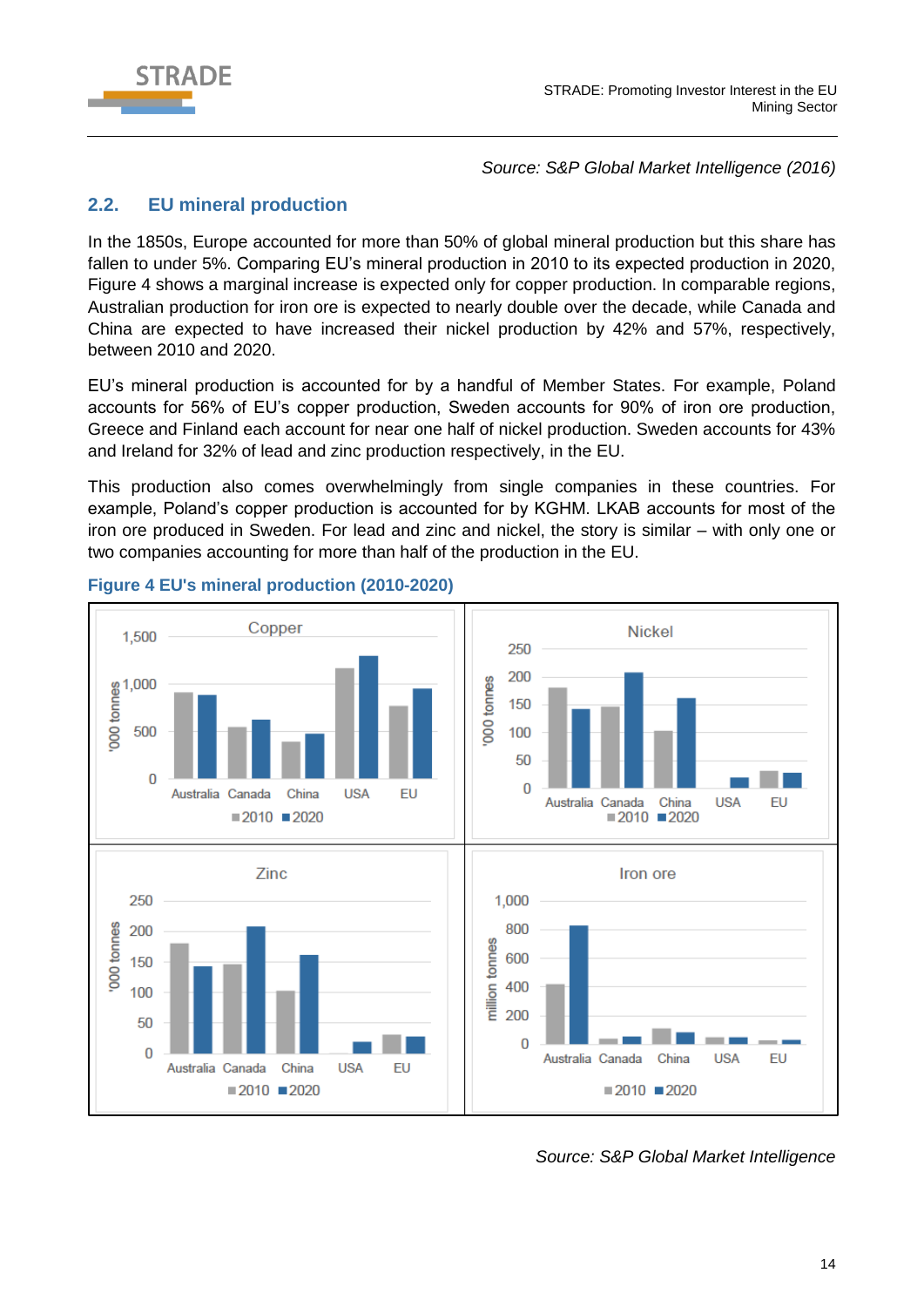

## <span id="page-14-0"></span>**2.3. EU mining finance profile**

Financing for most OECD exploration and mining companies are raised through a stock exchange share offering. For the mining sector, the Australian, Toronto and London are the most significant stock exchanges. In recent years, stock exchanges in Asia, particularly Hong Kong and Shanghai, as well as those in Latin America, have become more active. As Figure 5 indicates, while total market capitalisation is similar across all exchanges, there are variations by category of company. For example, the Toronto Stock Exchange (TSX) is commonly associated with junior company

financing and they account for 23% of the market capitalisation at the TSX.

The London Stock Exchange (LSE) is associated with the major companies – which account for 94% of the market cap.

The Australian Stock Exchange (ASX) has an almost equal share for Intermediates and junior companies (around 10%).

Asia and Latin American exchanges (all regional exchanges included) cater mostly to the major companies.

While the LSE still maintains an important position within capital markets for the mining sector, it is no longer the most important one. As Table 2 shows, over the past three quarters, funds have been largely raised on the TSX and the ASX, with the LSE only accounting for 7% of the total.

Of additional concern, the finance raised on the LSE is not directed towards mining activity within the EU. Of the total finance raised, half can be identified by region<sup>3</sup>. Between 2013 and mid-2017, of the USD 9 billion finance raised that was identifiable by destination, only 11% was directed towards spending in Europe (which includes Russia).

-



*Does not include 'other' category of companies.* 

*Source: S&P Global Market Intelligence (October, 2016).*

| <b>Table 2 Total quarterly fund raising (USD million)</b> |         |         |         |
|-----------------------------------------------------------|---------|---------|---------|
| <b>Primary exchange</b>                                   | Q2 2017 | Q1 2017 | Q2 2016 |
| <b>TSX</b>                                                | 2,325   | 3,804   | 3,065   |
| <b>ASX</b>                                                | 1,974   | 634     | 989     |
| <b>London</b>                                             | 914     | 1,078   | 178     |
| <b>Others</b>                                             | 7,039   | 4,057   | 3.499   |
| <b>Total</b>                                              | 12.251  | 9.572   | 8.271   |

#### **Table 3 Domestic allocation of exploration expenditure (2016)**

| <b>Location of</b><br>Headquarter | <b>Total budget</b><br>(USD M)         | <b>Allocated</b><br>domestically (%) |  |
|-----------------------------------|----------------------------------------|--------------------------------------|--|
| Canada                            | 2,793                                  | 35                                   |  |
| Australia                         | 1417                                   | 56                                   |  |
| <b>USA</b>                        | 502                                    | 42                                   |  |
| China                             | 734                                    | 70                                   |  |
| Japan                             | 148                                    | 5                                    |  |
| EU                                | 816                                    | 13                                   |  |
|                                   | Source: S&P Global Market Intelligence |                                      |  |

<sup>3</sup> Companies will have multiple projects in different regions and do not always report on where the capital raised is destined for. S&P Global Market Intelligence is able to identify destination for roughly half of the total finance raised in a quarter.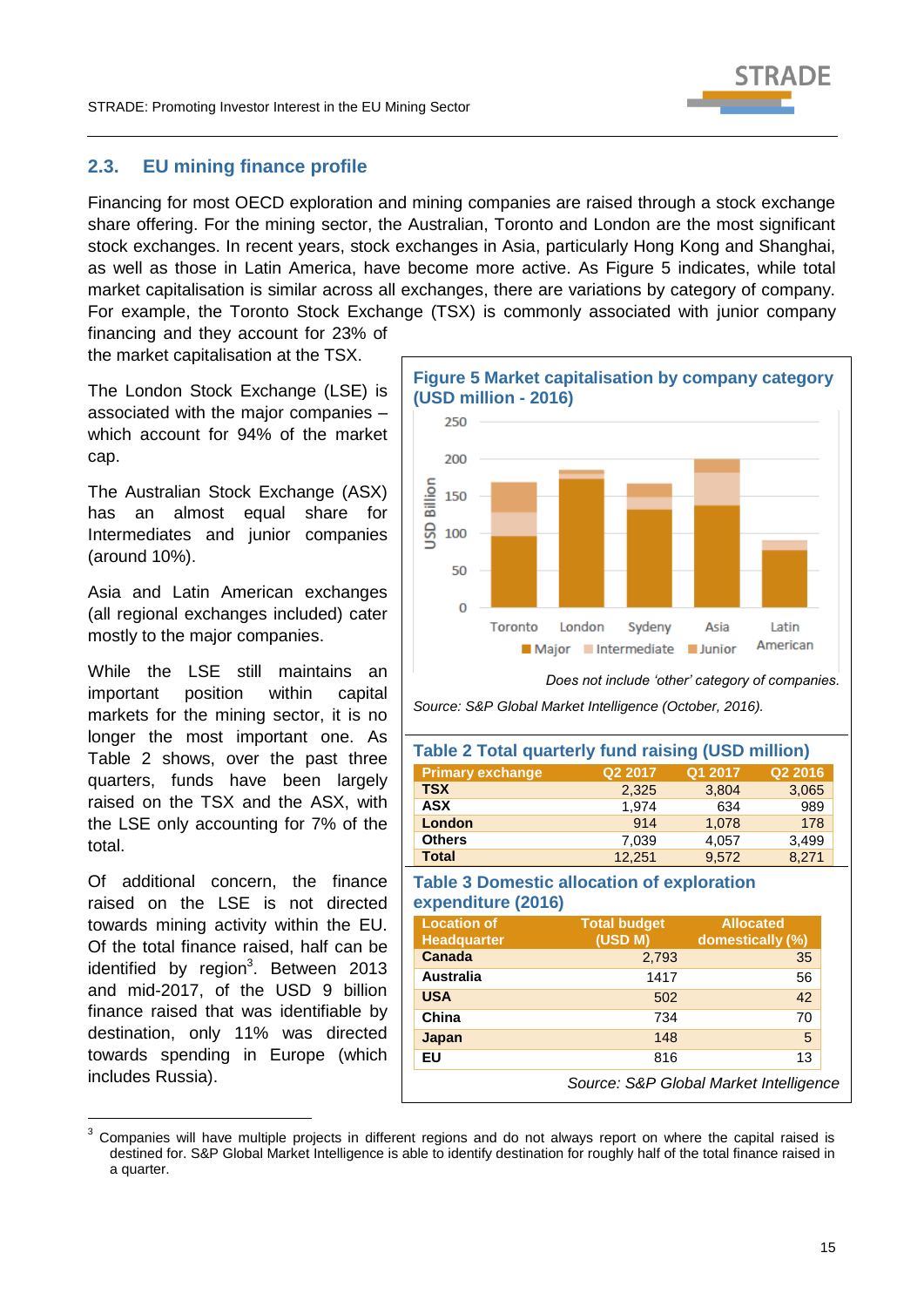

STRADEs policy brief [03/2016](http://stradeproject.eu/fileadmin/user_upload/pdf/PolicyBrief_03-2016_Aug2016_FINAL.pdf) also indicated a similar situation for exploration expenditures, where EU base companies allocated only 13% of their budgets domestically (Table 3).

The impact of the expected departure of the UK from the EU on the capital raising for the mining sector is difficult to predict. Traditionally, the other major EU exchanges (Frankfurt and Paris) have not been used to raise capital for the mining sector. The financial and regulatory relationship between the UK and EU after 2019 remains unclear. While the LSE's decline as a major exchange for fund raising for mining projects may be a reflection of the mining cycle, with the UK's departure, the EU has no alternative for raining mining risk capital. This can be a factor in Europe's weak exploration performance.

# <span id="page-15-0"></span>**3. Competing as a Destination for Mining Investment**

Mining is a global sector, and there are myriad influences on the choice of investment projects. Because the 'home' country's operating environment and risks are well understood, domestic production is often attractive to mining companies. However, such investment is not necessarily the most cost-effective, or the available deposits might not yield the required ore grades or types of mineral.

International exploration and mining companies have a wide range of countries in which they can choose to invest, and they will prioritise the development of individual assets within their portfolios based on project returns and risk assessments. In theory, the ranking of the initial exploration choice is primarily based on mineral potential, the ease of gaining the necessary licenses and of operating within that country.

In this chapter, the report outlines the factors affecting mining investment decisions. For the EU to act as facilitator for promoting individual Member States, it is important to understand the considerations that go into such investments. Such understanding can assist the Economic Commission in devising promotional activities. Ultimately, it is up to Member State governments to translate investor interest into investor commitment.

The go-ahead on mining investments will be based on the project's economic viability, usually assessed on its internal rate of return (IRR). The IRR is, in turn, impacted by the quality and size of the orebody, the operational costs of extracting the metal, transportation costs, and royalty and tax rates. This financial return will be balanced against specific project risk, and the more general geographic and political risk of operating in that location. A detailed discussion of these issues is presented in STRADE's Policy Brief [\(05/2017\)](http://stradeproject.eu/fileadmin/user_upload/pdf/STRADE_PB05-2017_D2-5_AttractMinInvestors-FundamentalsInvestDecisions_May2017_FINAL.pdf) on 'Attracting Mineral Investors'.

Sentiment also plays an important, albeit much more intangible, role in this decision-making process. Sentiment is influenced by personal experience and the perception, true or otherwise, of the risks faced within the various operating environments. Such considerations would include the state of the mineral regulation/legislation, the ability to receive licenses, security of tenure and mining rights, government support and public attitudes towards mining.

# <span id="page-15-1"></span>**3.1. Factors affecting mining investment**

The decision to invest in a mining project is driven by a number of factors. Given the large amount of capital required and the long-term nature of such investments, these commitments are not undertaken lightly.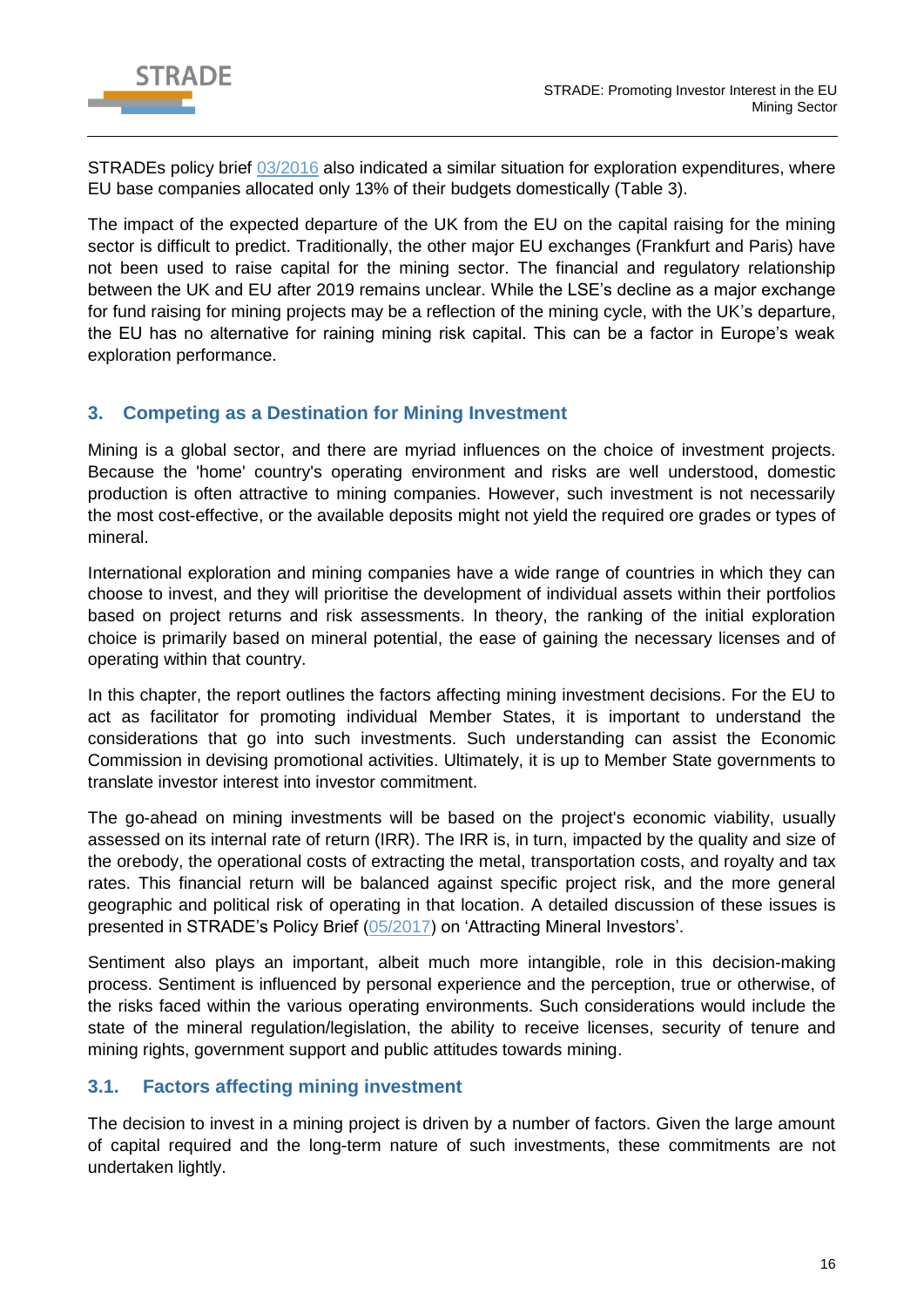

Geology and topography will determine the shape and size of a mining operation, whilst economics determine the viability of a project. Even a large, high-grade, deposit will remain undeveloped if the projected return on investment is deemed unattractive by investors.

Capital costs are positively correlated with the size of the operation, whereas the operating cost of extracting a unit of metal/coal will depend upon the mining method and may be lower for largescale operations (due to economies of scale). For low-grade deposits, small increases in the capital and/or operating costs can render the venture uneconomic.

Elements informing this decision can be classified as those 'internal' and 'external' to the company (Figure 6). Internal elements are those over which the company and investors have some degree of control, can plan for and design appropriate strategies to deal with. These would include the scale of operation, type of equipment to be used, mining and processing techniques, and the management team. By choosing to operate in a particular country, companies accept the taxation and trade regime as predictable.

Other factors are external, over which the mining company can exert little control. These would include the international price of the metal/commodity produced, transport and fuel costs, state of financial markets (sources of capital). The risk for mining investments is the highest from these categories.

|         | Predictable/Controllable                                                                                                                                                                                                                                                |                                                                                                                                                                                                                                                                    |          |
|---------|-------------------------------------------------------------------------------------------------------------------------------------------------------------------------------------------------------------------------------------------------------------------------|--------------------------------------------------------------------------------------------------------------------------------------------------------------------------------------------------------------------------------------------------------------------|----------|
| nternal | • Mine design<br>• Equipment selection<br>• Labour productivity<br>• Management team<br>• Water & energy consumption<br>• Emissions & waste management<br>• Utilization of by-products &<br>replacement materials<br>• Automation<br>• Health & safety issues & culture | • Permits & licenses<br>• Transport charges<br>• Inflation<br>• Finance raising<br>• Availability of local aggregates supply<br>• Competing forms of land use &<br>access<br>• Recruitment of skilled labour<br>• Use of rehabilitated sites after mine<br>closure | External |
|         | • Ore grade/geology<br>• Exploration & beneficiation<br>technologies<br>• Mine grades and mine shaft depth                                                                                                                                                              | $\bullet$ Fuel costs<br>• Metal prices<br>• Local community reaction<br>• Legal challenges<br>• Volatile demand for minerals<br>• Complexity of permitting procedure<br>• Length of permitting processes<br>• Public acceptability & perception of<br>the industry |          |
|         | Unpredictable/Uncontrollable                                                                                                                                                                                                                                            |                                                                                                                                                                                                                                                                    |          |

## **Figure 6 Challenges facing the mining investors and operators in the EU**

*Source: SNL Metals & Mining*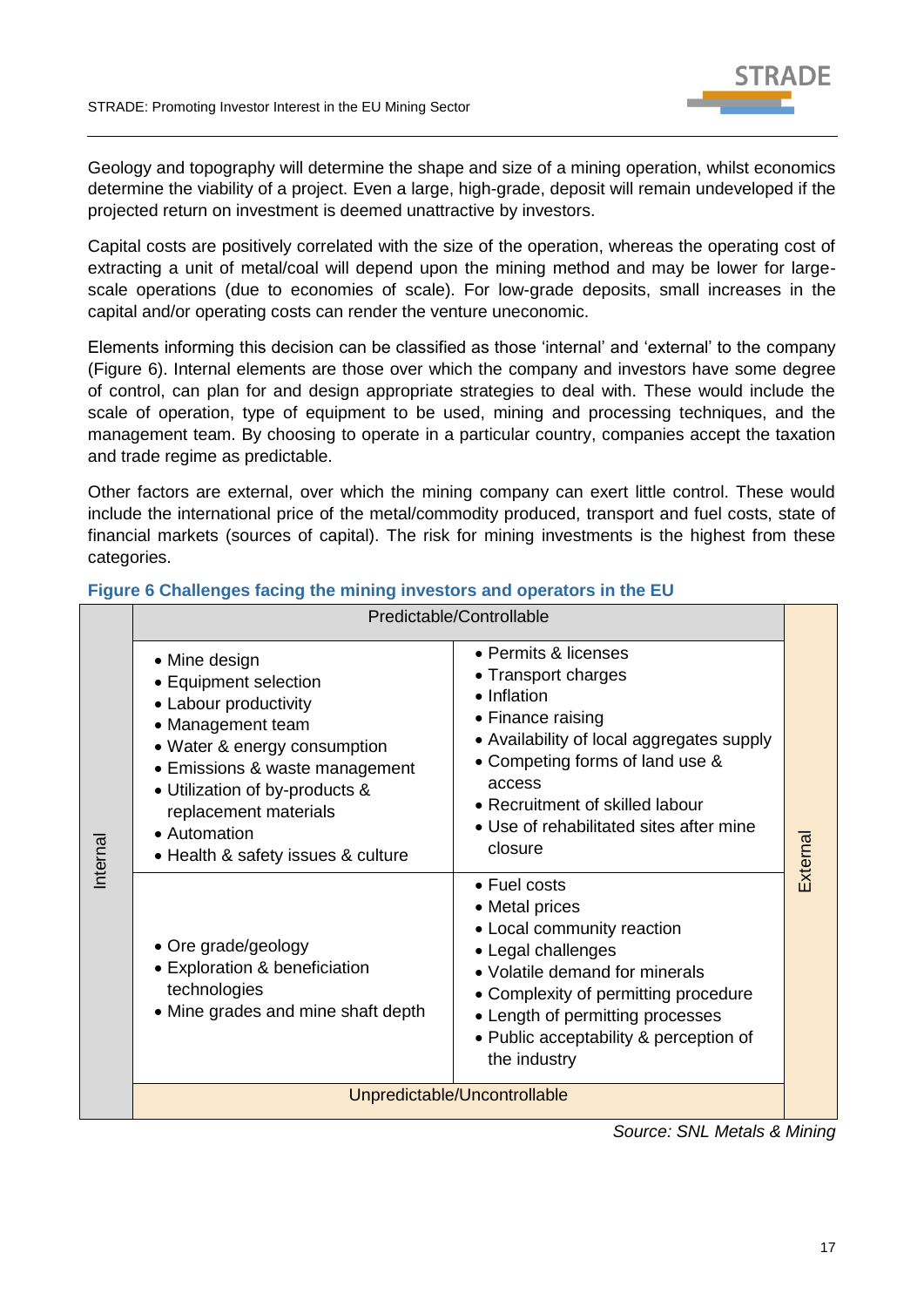

An 'unexpected' or 'unpredictable' element in any investment decision-making process increases the level of risk that investors ascribe to a project. Increased risk can have numerous effects:

- Investors will require a higher rate of return to compensate for the higher risk the project faces.
- To achieve investor returns more rapidly, the life of the mining operations may be shortened by extracting only the higher-grade and more profitable ore.
- Investors may withdraw from the project completely and pursue other, less risky projects, in other countries. When higher risk perceptions become widespread in a given country, it becomes less attractive as an investment destination.

These unpredictable elements, external to the mining company, are essentially related to thirdparties or the global economy. The larger the number of factors in the external/unpredictable quadrant, the greater is investment risk. When factors move across quadrants, for example where the mine-permitting regime becomes unpredictable, the risk profile for the project will increase and have an impact on investment decisions.

Consider the process for receiving permits and licenses for a mine. Companies can facilitate the process, by providing the required information in a timely manner, cooperating with state agencies, communicating with local communities. They can allow reasonable periods within the project schedule for the approval of these permits.

However, the final decision rests with third-parties, often state agencies. When permitting processes become excessively long or unpredictable, they can lead to unexpected incremental costs, which have a serious impact on the economic viability of a project. This does not suggest such regulations need to be 'lax' - only that the rules need to be clearly laid out and mining companies and governments alike adhere to them.

Some of the external factors that influence investment decisions can be grouped as follows below.

**Environmental and social regulations.** The perception of environmental and social regulations, and of how these may impact the permitting and production timeline, is a clear issue for investors. Mining companies typically want social and environment regulations that are clear as this will reduce project risk and the threat of arbitration. This does not suggest these regulations should not be stringent, just that they are clearly articulated and implemented.

**Governance.** Governance can be distinguished from legislation/regulations, it focuses on the implementation of the latter. A jurisdiction with a strong governance record (i.e. adherence to its own laws) indicates that although the mining company may have to operate within strict regulations, governance structures and decision making will be transparent and therefore navigable. Stronger governance will lower corporate risk of being exposed to corruption.

**Certainty and stability**. Mining companies are not generally concerned about 'strong' regulations, provided they are consistent. Uncertainty is the main threat to positive investment decisions, and mining companies look for assurance that the framework will not change abruptly (even in the event of a change in government).

The minerals sector, whether within the EU or globally, faces numerous challenges, as laid out in Figure 6. While this is not an exhaustive list, it does categorise, from the viewpoint of an investor/mining company, the factors that are predictable and within their internal control and those that are unpredictable or external to the company. The latter increases the risk profile for any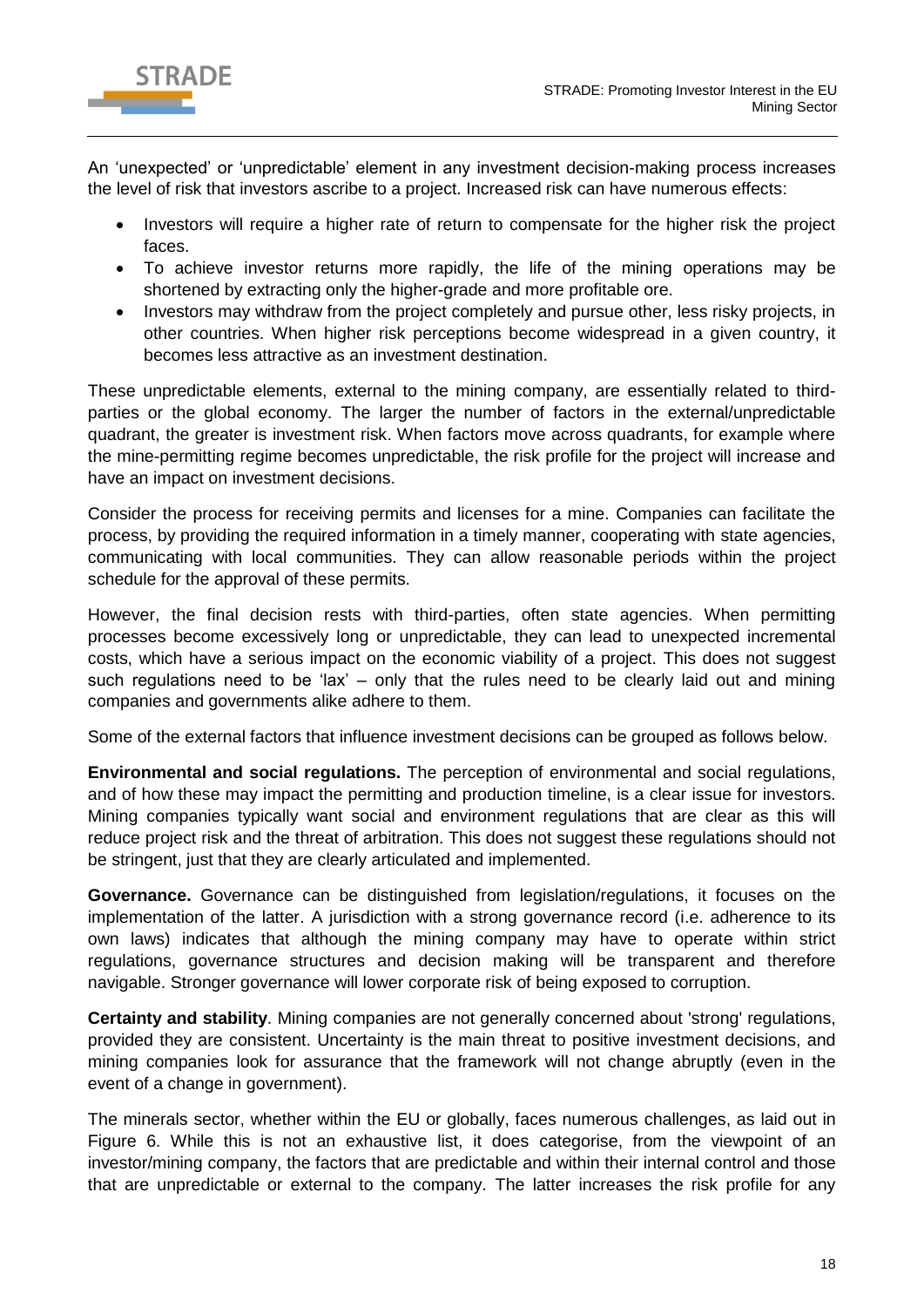

project. It is also the area where governments and the EU can do the most to reduce risks and thereby promote the attractiveness of the region as a destination for mining investment.

# <span id="page-18-0"></span>**3.2. Mining investment risks in EU jurisdictions**

Regional considerations taken into account by investors in the metals and mining sector include geological potential and the operating environment. STRADE's Policy Brief [05/2017](http://stradeproject.eu/fileadmin/user_upload/pdf/STRADE_PB05-2017_D2-5_AttractMinInvestors-FundamentalsInvestDecisions_May2017_FINAL.pdf) noted that the combination of geological potential and the operating environment determine the mineral investment competitiveness of a jurisdiction. How the jurisdiction compares with other countries will

influence a nation's ability to attract international mining investment.

Mark Cutifani, Chief Executive of Anglo American, one of the largest global mining companies, comments on mining investment risks as follows $4$ 

> *Risk management has always been one of the fundamental considerations for mining companies to ensure safe, responsible and sustainable operations. As physical risks evolve with scaling up of operations or with increasing technical and social complexity, so do a wider range of risks become more prominent. This evolving risk dynamic demands specific management strategies to minimise the potential for uncertain outcomes. It doesn't matter if you are a major mining house or a junior developing your first operation, risk identification and management must be core to your management processes*

 $\overline{a}$ 



Risk to mining investments can come for a number of sectors and various risk indices have been constructed to reflect these risks. The World Risk Report (Figure 7) uses legal, governance, social, fiscal and infrastructure risks to assign a 'rating' to mining jurisdictions. As expected, Canada and Australia feature in the regions with the least risk. Western and North Europe (Finland, Ireland, Portugal, Spain, Sweden, UK) also receive some positive scores. Central and East Europe, however are rated as more riskier jurisdictions. These include Bulgaria, Germany, Greece, Greenland, Italy, Poland, Russia and Serbia.

<sup>4</sup> http://www.mining-journal.com/digital\_assets/cef6461e-2984-41b3-8ce1-c11729429499/World-Risk-Report-2017- Executive-Summary.pdf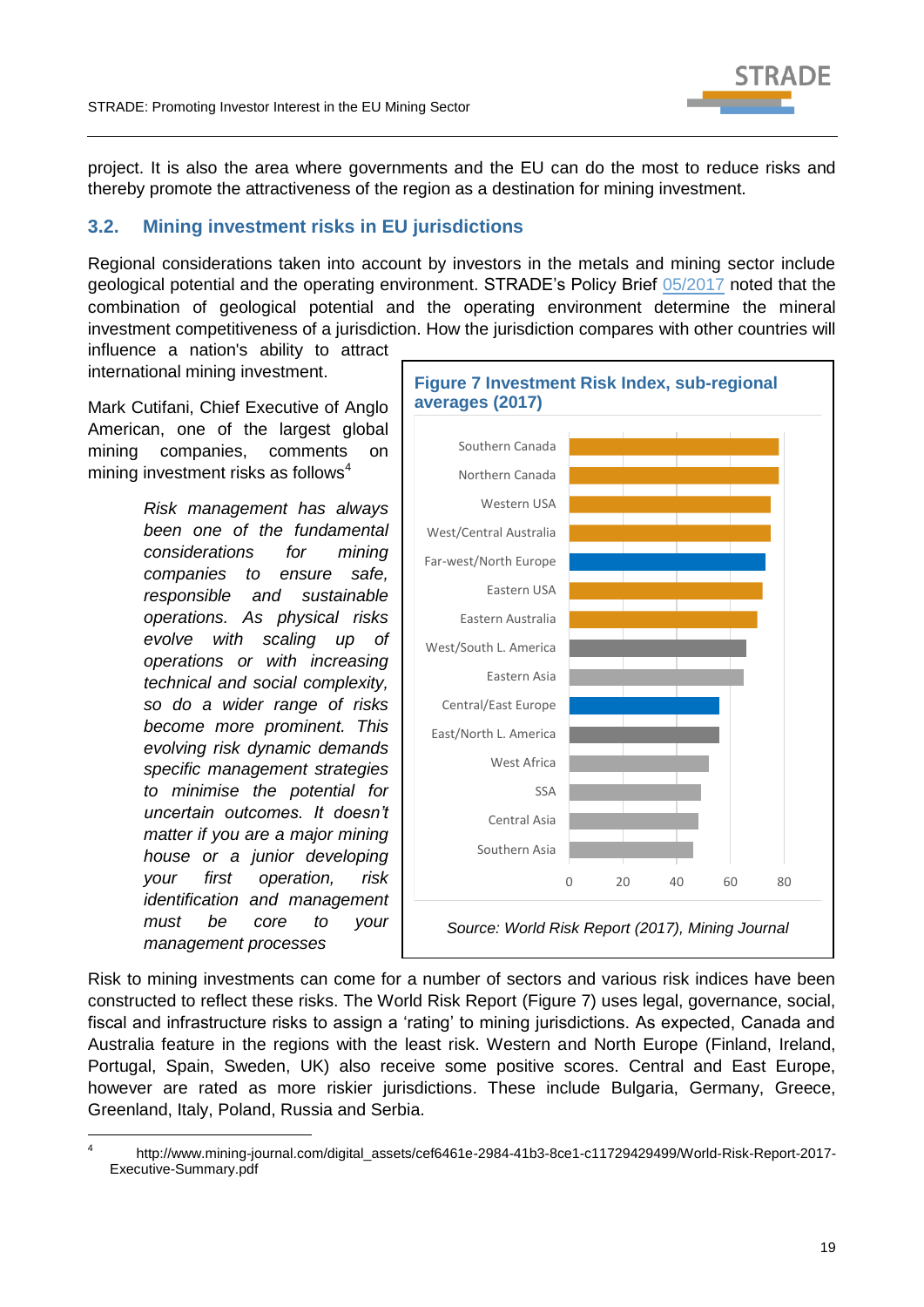

A previous STRADE Report [\(01/2017\)](http://stradeproject.eu/fileadmin/user_upload/pdf/STRADE_Rpt_D2-01_EU-MiningIndustry-Competitiveness_Apr2017_FINAL.pdf) assessed two essential drivers of EU mining competitiveness: the cost of operations, and the mineral legislation and regulation that governs the mining sector in a country. For both these drivers, the EU's performance is benchmarked against other countries.

The analysis on operating costs argues that Member States are not unduly hindered by the cost of wages, electricity, royalty and taxation and other mine-site costs. In fact, for copper, gold and zinc/ lead they are relatively competitive on the global benchmark. However, in the case of mineral regulations, most Member States are rated poorly relative to their competitors in Australia and Canada.

Finding and developing a resource to full production is a high-risk, capital-intensive activity. It can span many years and requires patient investors. At the exploration stage, particularly for 'greenfield' projects (ie those in areas where metals and minerals have not previously been developed), the geological potential and access to relevant data are key considerations.

Almost on a par with geological potential is the legal and regulatory regime of a country. Exploration is mostly conducted by 'junior' companies, and they are more likely to invest in jurisdictions where:

- They believe there is the potential of identifying an economically-viable project, and
- Where they are likely to be able to develop their discovery (or sell it to a mining company).

Within the regulations, one of the fundamental determinants of investment activity is the security of tenure and securing the right to mine. The more complicated the process in securing these rights, the less interest from potential exploration and mining companies.

## <span id="page-19-0"></span>**3.3. Key challenge I: Access to geological data and quality of data**

Exploration activity can be divided into distinct phases, each requiring a more detailed level of geological information. Even before exploration starts, a company should have identified the country's mineral prospectivity (through regional airborne surveys, geochemistry and geological surveys) as well as have conducted a mineral resource assessment (regional data integration etc).

Based on this general information, the first step for an exploration or mining company is local level prospecting or reconnaissance. Companies gain access to a license area, conduct visual inspection, and carry out non-intrusive measurements. A company may take rock samples for analysis.

If an area of interest has been identified, a company moves to the exploration stage, where intensive exploration activities are undertaken. These require surface rights, through licensing, and includes removing material for sampling, assay and metallurgical testing, drilling, trenching and other intrusive activities.

For a company to be interested in conducting this activity it will first have undertaken an overview of the occurrence of primary resources and meta-level details. The [EuroGeoSurveys'](http://www.eurogeosurveys.org/) European [Geological Data Infrastructure](http://www.europe-geology.eu/mineral-resources/mineral-resources-map/critical-raw-materials-map/) provides most of this information and individual country geoportal webpages also provide in-depth data. With advances in technology, even Google Maps can provide this level of information.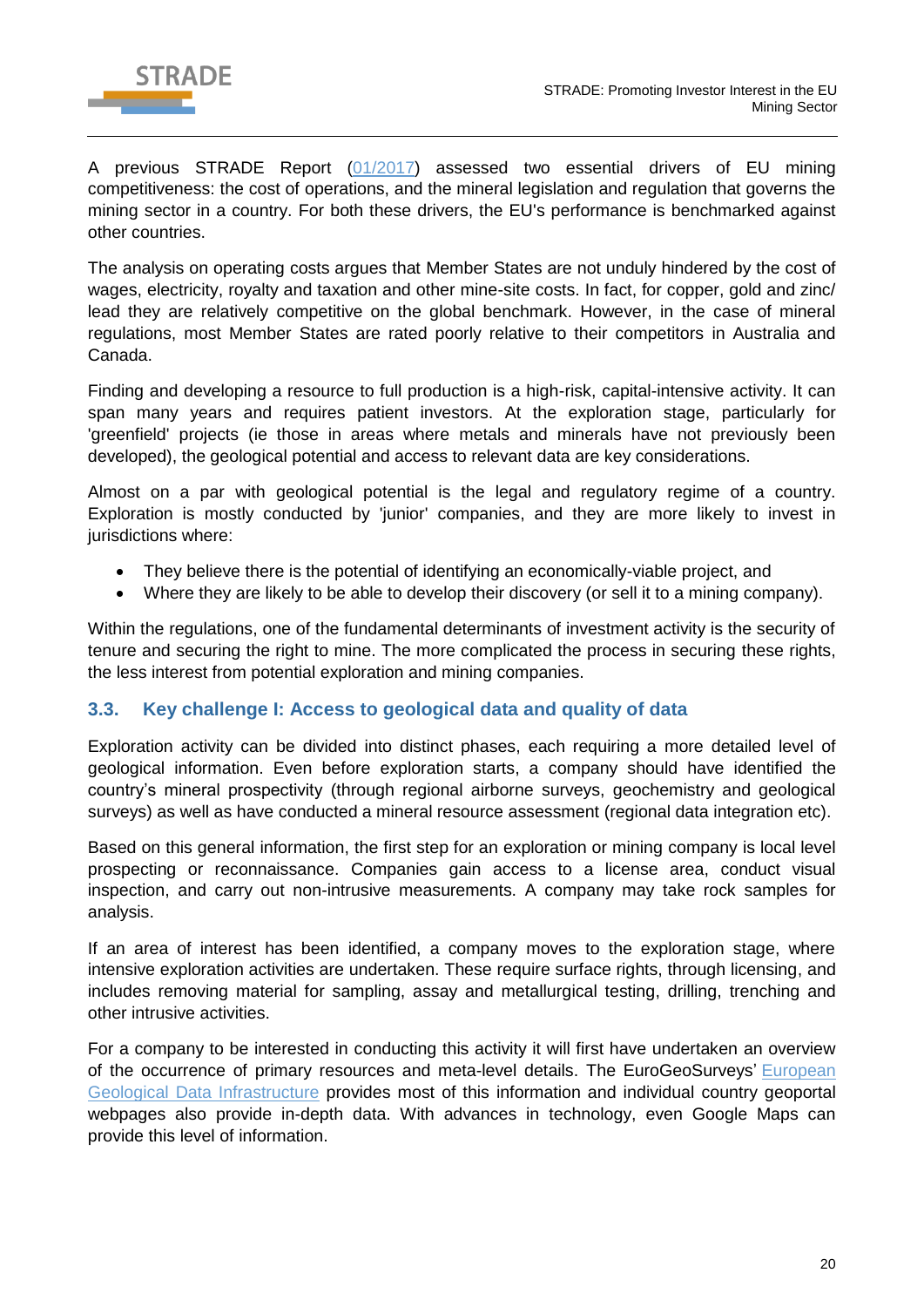

However, this data itself is not enough. Locations of operating and historic mines and primary and by-product metals production data is useful. Geological maps must include overlays for both regional and local details. Key data that exploration companies seek is geolocation data attached to each project and digitised geological maps is considered best practice.

**Mining rights management system**. A centralised database, which focuses on exploration results rather than operating assets, is ideal. This should include the drilling results and assays for greenfield projects, even if these ventures did not proceed to mining operations.

It should be noted that Europe is not lacking exploration activity because of a paucity of information; it must be one of the most surveyed parts of the world. Making this data accessible is the key.

Access to ownership and detailed information on licences through the management system is required. Rules and regulations under the mining code and other appropriate legislation should be provided, preferably with links to the appropriate ministries.

In emerging mining jurisdictions, as well as in Australia and in Canada, access to geological data is provided increasingly through a Mineral Rights Management system: A Mining Cadastre. Such a system will usually include the following information<sup>5</sup>:

- Formally captures applications for various types of mineral licenses (that is, prospecting, exploration, mine development)
- Registers changes and updates to mineral titles any time a title is granted or an owner changed
- Checks license applications for possible overlaps with earlier claims or other impediments
- Advises the granting authority on whether a license application is technically admissible or not
- Ensures compliance with payment of fees and other requirements to keep a mining title valid
- Advises the granting authority when mining titles should be cancelled.

A Mining Rights Management System can hold a number of differing functions<sup>6</sup> (see Box 2). The STRADE team is unable to research in detail each Member State's current mineral rights management system. However, a cursory examination indicates these systems are not up to the mark for most Member States. This is in sharp



<sup>5</sup> [Mineral Rights Cadasters,](https://openknowledge.worldbank.org/bitstream/handle/10986/18399/486090NWP0extr10Box338915B01PUBLIC1.pdf?sequence=1&isAllowed=y) World Bank (2009)

-

 $^6$  For example, Guinea's mining cadastre (Guinee.cadastreminier.org/en) provides details of licenses held in the country. More complex online system is also available from commercial organisations.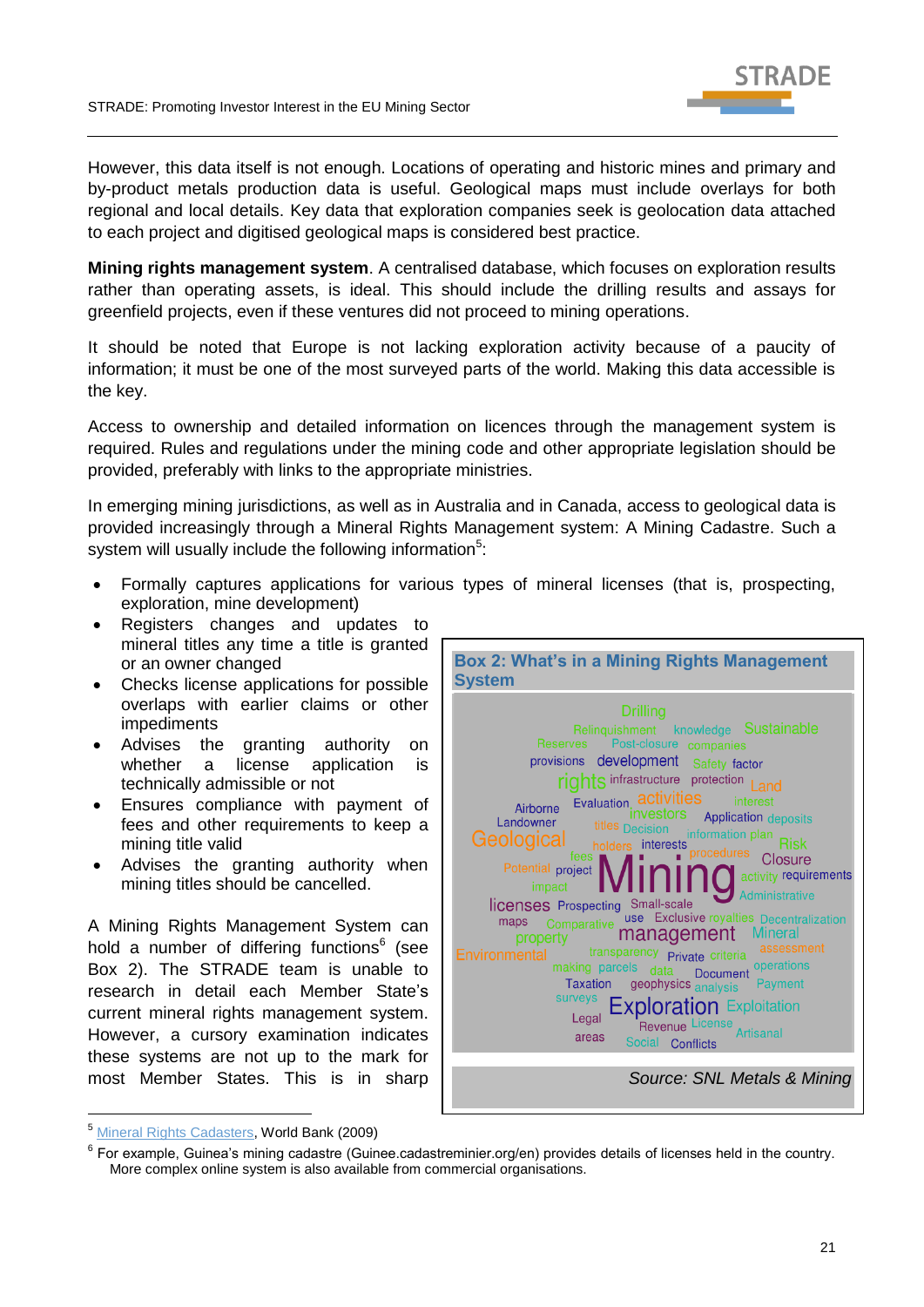

 $\overline{a}$ 

contrast to developing and emerging resource-rich countries, which often (through development assistance funding from the EU), have state of the art online cadastre systems already functioning.

## <span id="page-21-0"></span>**3.4. Key challenge II: Right to mine and security of tenure**

Mining rights refers to all permissions needed to proceed with exploration and mining activity, such as access to land and environmental permits<sup>7</sup>. A 'good' regulatory regime follows a rules-based system, where the parameters for the governments' decisions are clearly laid out for all parties to understand. Such a system implies that while the government remains the final authority for all decisions, the basis for these decisions are made as transparent as possible. Discretionary decision making remains limited.

Such a system would award mining rights to a company when it makes a discovery of mineral resources, given that all conditions listed within the regulations are met. This would also include a process for Environmental Impact Assessments (EIA) that is clearly defined, has clear time-lines and is based on objective markers for decisions. The exploration or mining company is aware of these conditions from the very start of the process.

Discretionary decision making, where the investor is not aware for the basis of decisions increases the risk profile of a project. For example, mining legislation that refers to granting of rights based on 'if the company is considered appropriate', without detailing what are the appropriate technical and financial considerations is not considered as good regulation. Risks are further compounded when the EIA process does not present clear standards, and the timelines are open-ended. Again, this is not to suggest the EIA process should be hurried, but that the regulations should provide guidance on what these timelines may be.

Legislative issues relating to mining within the EU are both local and national in nature and vary from country to country. In a previous STRADE Report [\(01/2017\)](http://stradeproject.eu/fileadmin/user_upload/pdf/STRADE_Rpt_D2-01_EU-MiningIndustry-Competitiveness_Apr2017_FINAL.pdf), 13 Member States were evaluated (the selected countries account for the majority of the EU's mineral production of major metals) and compared with legal regimes in Australia and Canada. The analysis indicated that several EU countries fail to observe the most fundamental principles of good mineral regulations: namely the right to mine.

The right to mine may be considered as encompassing three stages. First, the right to an exploration license on a first-come first served basis. Second, the right to convert the exploration license to a mining license and third the right to sell the mining rights to another party. The granting of these rights does not imply that at any point the investing entity may disregard all financial, environmental and other permitting requirements set by the country.

The underlying principle behind the right to mine is this: the entity that makes the investment in discovering a viable deposit must also be allowed to benefit from mining it, otherwise there would be little to be gained by investing in exploration. The entity may choose to transfer the right to another party. This right should be provided under a clear, rules-based system and should not face undue interference or limitations from authorities where the decision-making criteria are not clearly laid out.

 $7$  Criteria for Mining Rights: If an environmental permit is required before a mining licence can be granted, this does not impact the right to mine as long as the right to mine was guaranteed to the exploration company.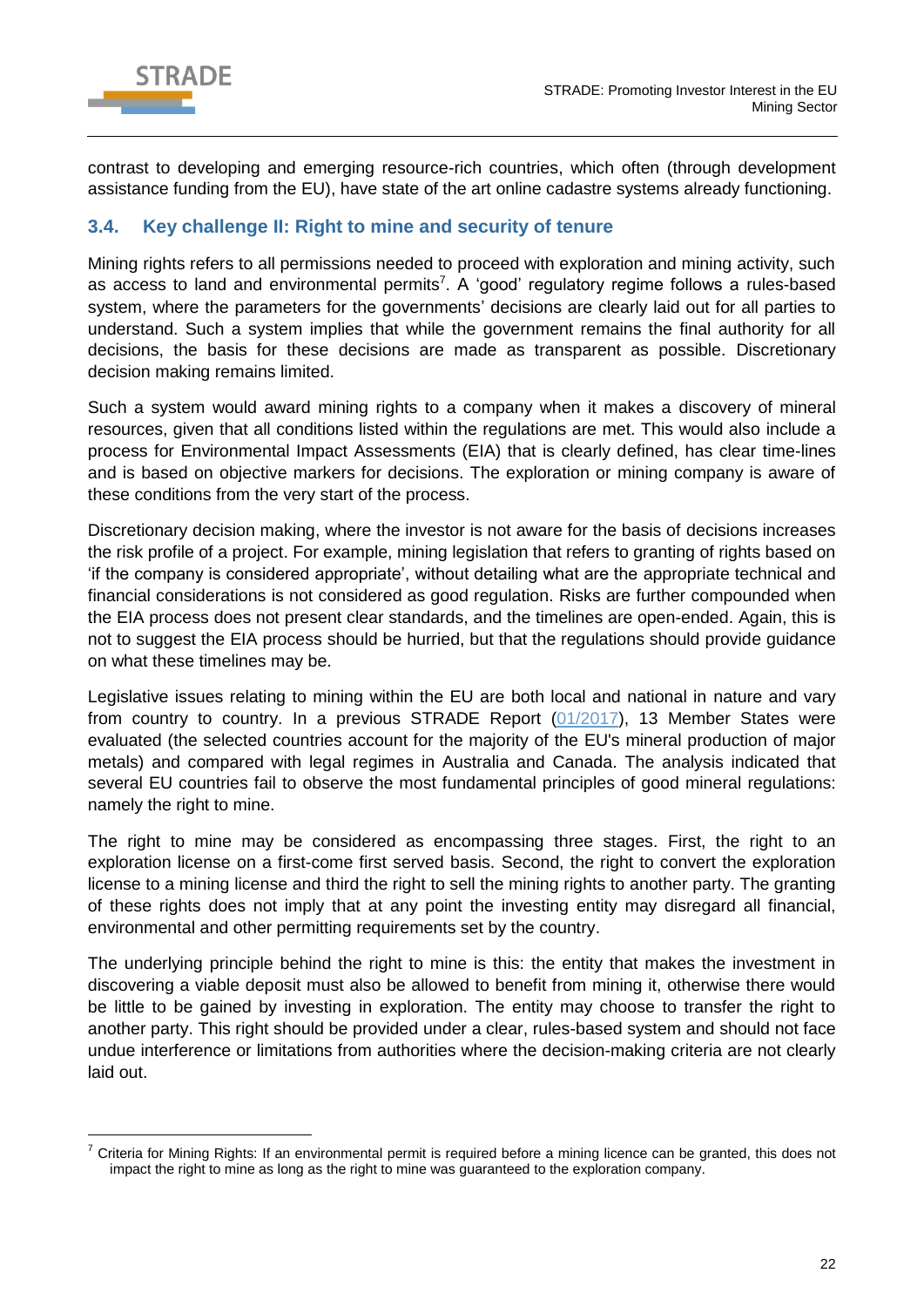

#### <span id="page-22-0"></span>**3.4.1. Exploration – first-come, first-served principle**

Many EU countries do not observe the "first-come, first-served" principle when it comes to the granting of exploration licenses. The rule is considered best practice as it increases transparency and supports competition. The principle works on the basis of the first company to make an application, having met all the criteria laid out in regulations, has the right to be granted an exploration license. Alternative systems include public tenders; however, these are more complicated and may not always achieve desired results. For tenders to be successful, more than one party needs to be interested in the specific area. If more than one applicant cannot be found, which is likely to happen in Europe where many exploration companies do not operate, the entire purpose of the tender is defeated. Moreover, tenders can also introduce an element of corruption unless the tender evaluation process is completely transparent and based on objective criteria.

The argument that tenders allow the government to 'choose' more suitable companies, based on their performance is also flawed. The suitability of a company should be laid out in regulations, under company requirements to operate within a region. The tender process is an unsuitable tool to achieve this aim. Using tenders for such purposes also runs the risk of the license to be awarded to a company that has under-cut its competitors at the initial stage and in the long-run is unable to deliver an efficient operating mine. For these reasons, the first-come, first-served principle is the most appropriate way to achieve competition.

The approach of using tenders is often based on the erroneous assumption that mining investors are captive, since there are very seldom any alternative operators. It introduces uncertainty, which deters investors by making it difficult for exploration companies to raise finance and commit to investments. Moreover, any conditions, particularly as concerns the environment or local communities, should be covered by clear legislation that allows investors to anticipate expenditure as far as possible, and not be subject to negotiation at the time of the award of the mining title.

Consider the case of obtaining the right to mine in **Austria**. Austria's mineral code has welldefined, yet stringent, right to mine clauses. Exploration license are awarded in the order they are received – respecting a first-come, first-served principle. It provides the holder of an exploration license the right to challenge legally the granting of a mining license on the same area to a third party. This allows the exploration company to protect the investment it has made.

As part of the mining license application, the company has to submit geological information, a detailed mine operations plan, mine closure and rehabilitation plans, and demonstrate the use of best available technologies to reduce emissions. A company must also submit financial and technical capacity capability documentations. Requirements for submissions under the EIA are clearly identified and, more importantly include the grounds for refusal of an application. There is a clearly identified time-line for the approval of an EIA process.

In contrast, **Poland** does not follow the first-come, first-served principle for granting exploration licenses. When an application is made, the government issues a public notice to invite other companies to make applications for the same area. The applications are evaluated before a license is awarded. Consider the situation from the perspective of an exploration company; effort and resources have gone into identifying a suitable area for further exploration. Under the Polish rules however, any competitor can be awarded a license for the area the company has studied. Therefore, the company risks losing its investment while another company benefits.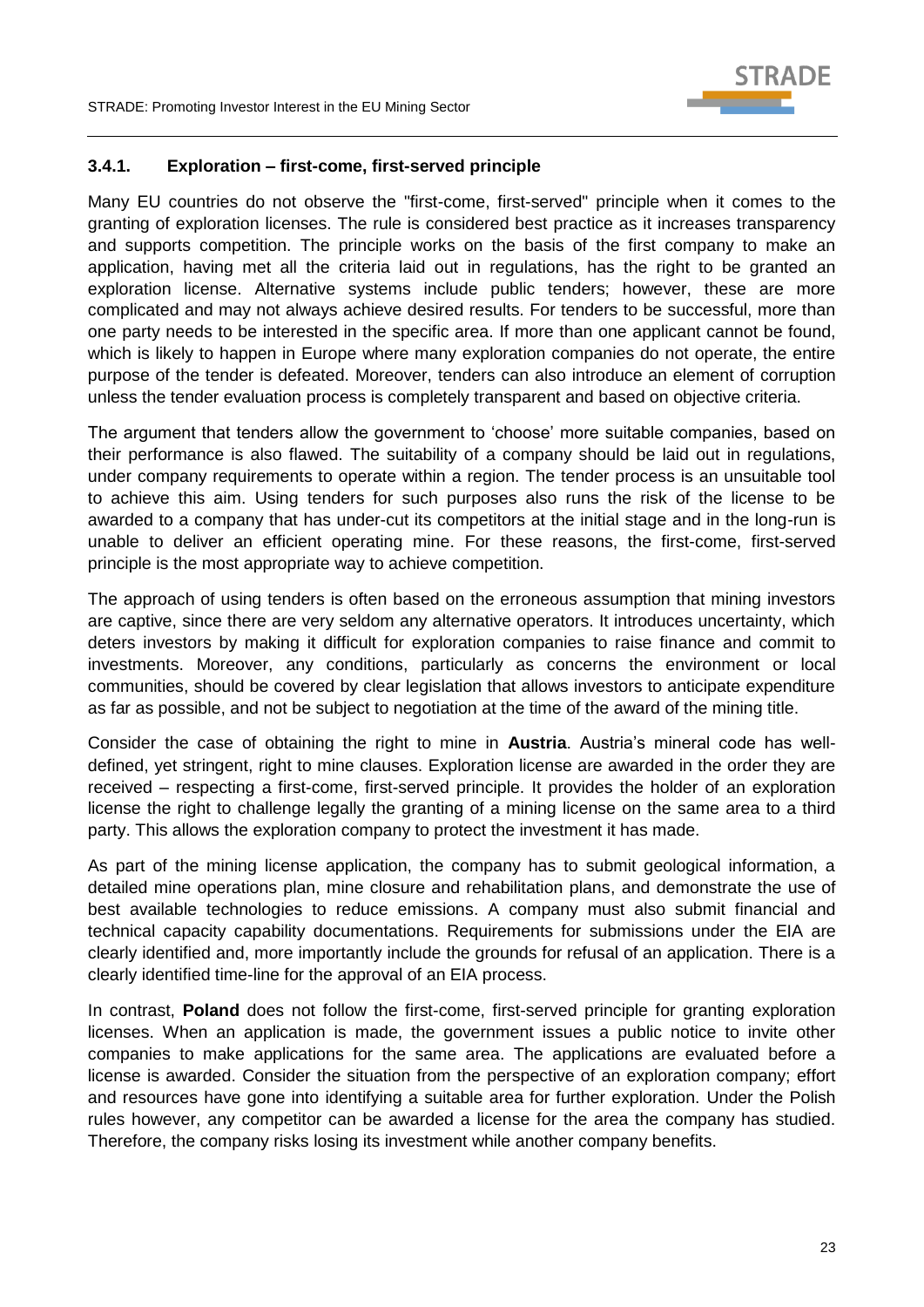

Finland, Greece, Spain and Sweden explicitly recognize the first-come, first-served principle in their mineral legislation. For the Czech Republic and Ireland, the principle is inferred, rather than explicitly stated in the mining act.

Portugal does not explicitly state the first-come first-served principle and will make decisions as applications are submitted or through a tender process. The Federal Mining Act in Germany (1980), provides discretionary authority to approve the exploration that provides the "best plan for efficient and meaningful exploration". Bulgaria, France, Romania award exploration licenses under a competitive tender.

## <span id="page-23-0"></span>**3.4.2. Converting exploration to mining license**

The business model for most exploration companies is to identify, and prove, a viable deposit and then sell the right to mine the deposit to an intermediate or major mining company. Globally, very few exploration companies will conduct mining extraction themselves. In Europe, however, small to medium sized companies may have greater tendency to carry on from exploration to extraction.

Therefore, the largest risk to an exploration company would be the inability to transfer the rights for a viable deposit to a third party. In case the company decides to exploit the deposit itself, the greatest risk is to not have the exclusive right to mine a deposit it has discovered. Again, these transfers/conversions do not imply the exploration company will not meet all financial, environmental and regulatory permitting requirements of the country.

In **Romania**, an exploration company, particularly an international one, submits a final report on its exploration activity. At this time the exploration company can submit an application for converting the exploration license to a mining license. Such a request is to be made within 90 days of the submission of the report and the company will have first priority for award of mining licensee. However, for any reason if the company is unable to make such a request within 90 days, the mining license can be awarded to other companies via a competitive bidding process.

**French** legislation clearly states that the holder of an exploration license has the first right to a mining license for a particular land parcel. However, the application process undermines this transfer as the application for a mining license is unclear. While the regulations list the documents to evidence the company's competency be submitted for consideration, they are unclear on how a decision is made. This opacity and lack of a rules-based system therefore implies companies can have their applications rejected, without understanding the basis for such a rejection.

In the case of **Germany** (federal), moving from an exploration license to an exploitation license is more complicated, but is based on clear rules. Under the Federal Mining Act in Germany, an exploration license holder has priority for being granted a production license if applications from other parties are made for the same area. However, a production license itself does not allow mining activity to progress. A company must also apply submit an Operation Plan, and once this is approved mining activity can proceed. The Federal Act lays out clear criterion of the approval or rejection of such plans, which is good practice.

## <span id="page-23-1"></span>**3.4.3. Transfer of mining rights**

For large-scale projects, mine life can extend beyond 20 years. The mine operators may change over the life of the mine, and mergers and acquisitions of companies is a regular occurrence. In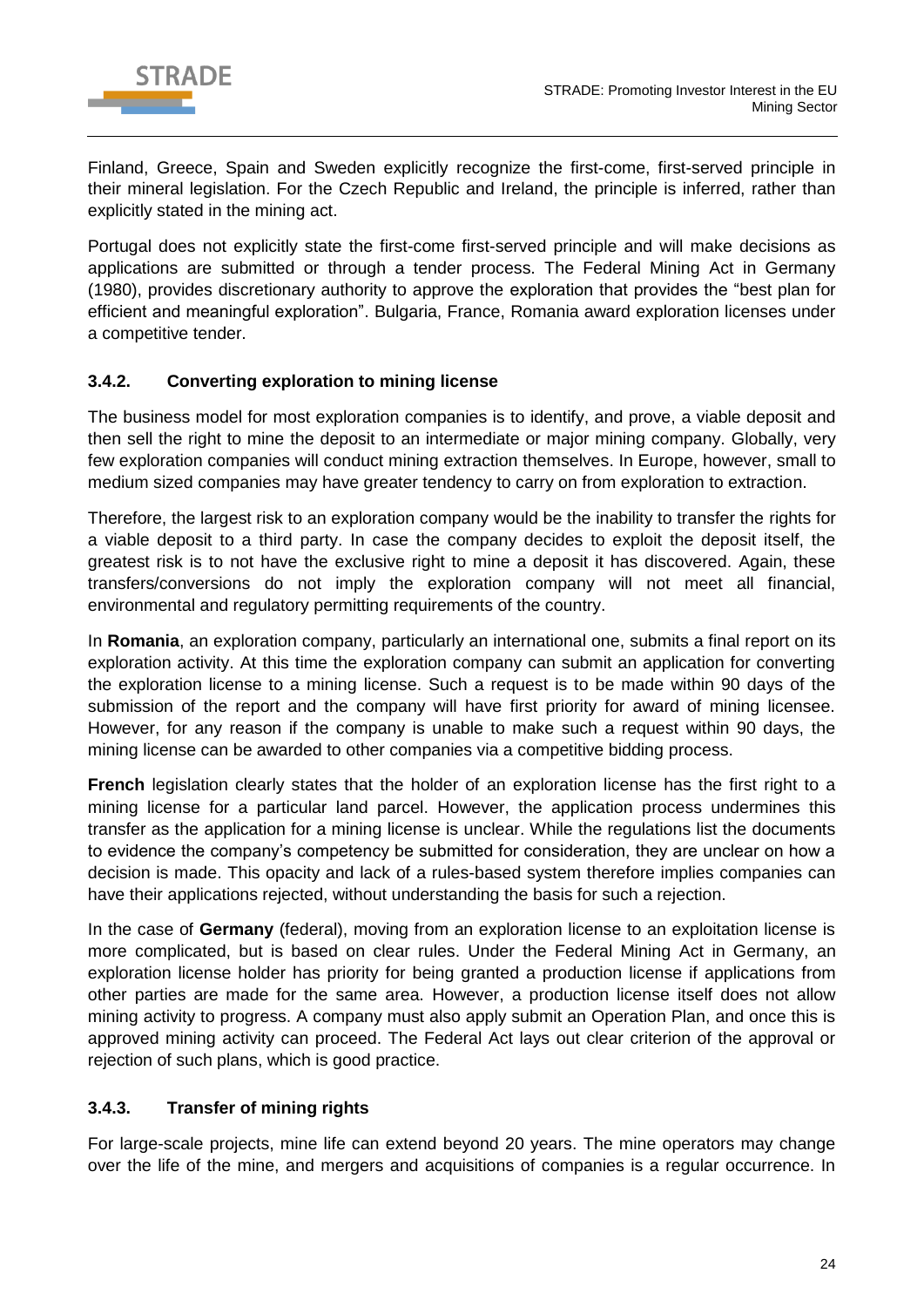

other cases, a company may wish to completely divest a mining asset. In the case of the former the changes are in the structure of the company and mining authorities normally need to be only informed of such changes. In the case of the latter, the mining title is transferred to a new owner and therefore requires the right to mine to be transferred to a new entity.

Austria, Bulgaria, Czech Republic, Finland, Romania and Sweden allow the transfer of both exploration and mining licenses, provided the new party fulfils the required technical and financial capacity and other conditions laid under the regulations. **Germany** allows for a transfer of rights to take place with the approval from the correct authorities. Its Federal Mining Act also clearly states why such a transfer can be rejected.

The **French** allow for a transfer of rights, as long as both parties request such authorisation within a three-month period of such a transfer being planned/executed. The ministry retains the right to reject such a transfer if it judges it incompatible with the right to hold a mining title.

**Greece** allows only for Greek or EU nationals to hold exploration rights. Such rights can be transferred or leased to other parties, subject to the approval of the ministry of industry. The government may reject the application on grounds of 'public interest' or national security, without specifying what such interests entail. The government can also force the compulsory sale of a mining concession if it deems it to be in the interest of the national industry. **Ireland's** legislation does not provide for the transfer of rights and such terms have to be individually negotiated with the ministry during the original mining license application/contract.

# <span id="page-24-0"></span>**3.5. Key challenge III: Perception of mining in the EU**

The [World Risk Report](http://www.mining-journal.com/digital_assets/cef6461e-2984-41b3-8ce1-c11729429499/World-Risk-Report-2017-Executive-Summary.pdf) (2017) lists 'social license' as the biggest operating risk facing the mining sector today, ranked in equal importance to environmental management. It is also considered as the risk mostly likely to increase in the near future and the most difficult risk to manage. Lack of social acceptance can halt progress for the largest of mineral projects. Such acceptance is inextricably linked to the perception of mining as being the opposite of protecting the environment.

The reasons for this unpopularity are both real and imagined. With regard to the former, the European mining industry has a poor historic record in protecting the environment. It is only in the past 40 years, or so, that the sector has paid proper attention to sustainable extraction of metals and minerals.

Moreover, even the best managed mines and quarries will increase local pollution to some extent (at the very least the noise and inconvenience of extra vehicle movements). The operations are usually visually unattractive, and mines invariable lower the value of nearby properties. Another common grievance is the conflict over usage of scarce land.

Even the most attractive mineral deposit, and sympathetic legislative and fiscal regime, will ultimately prove uneconomic if the project does not have ongoing approval from the local community. Broad social acceptance is crucial if the mine is to gain political approval and the necessary operating permits. This 'social license to operate' (SLO) evolved about 20 years ago from the broader notions of 'corporate social responsibility' and 'social acceptability'. Although intangible, it is a 'license' that must be earned, and maintained, and can be easily lost. The following discussion is based on discussions from STRADE's workshop on Perceptions of Mining in the EU, in [June 2017](http://stradeproject.eu/index.php?id=33) (Brussels).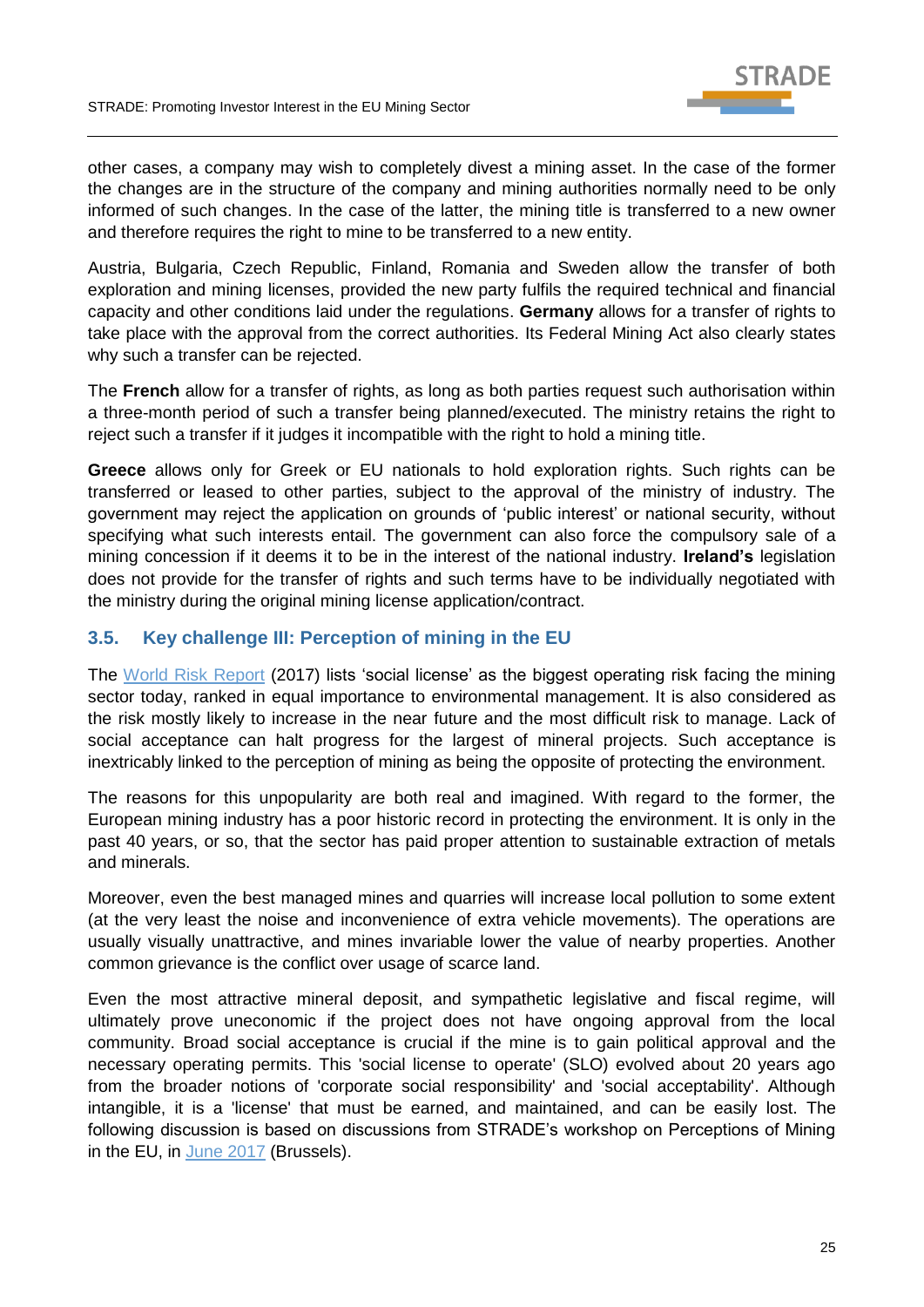

The challenges posed by obtaining an SLO are not consistent across the EU. Regions with a long history of mining, including notably parts of northern Scandinavia and Cornwall in the UK, welcome new mining projects and the economic opportunities they bring. Conversely, citizens in the majority of the EU, which is by and large densely populated and has had very little recent exposure to mining, are sceptical of the benefits of a new project in their local area.

International investors are hesitant to invest in EU mining activity due to perceived risk of delays posed by the process of obtaining an SLO in the region. The perception that mining projects in developing resource-rich regions are often faster to come online than an equivalent development in Europe, is common. As a mining company may be one of the largest sources of economic development and employment opportunities, both directly and indirectly, within a developing country, it attracts a great deal of national attention. As a result, mining companies often face less national resistance, and are able to secure instant access to relevant governmental stakeholders within the country. Such access greatly decreases the likelihood of a project facing significant delays in the development process.

Conversely, a mining company operating within the EU is unlikely to be one of the largest employers or sources of economic activity within the region. As a result, such operations do not receive the same national and public support and can often face considerable delays.

This low priority as a source of employment in the EU, compared with other resource-rich developing countries, impacts a mining company's approach in obtaining an SLO. Mining companies must not only show that they are doing no harm but that they are positively contributing to the local area. For some companies, this will require an adjustment in operating practices.

The SLO challenges posed in trying to develop a mine in EU are also demonstrated by the population density of the region. While Africa has an average population density of 39 people per km<sup>2</sup>, the EU has an average population density of 112 people per km<sup>2</sup>. This means that, on average, a mining company developing a project in an EU Member State must engage with, and respond to the concerns of, nearly three times the number of people they would if they were developing a project in Africa.

This may also explain why the need to obtain national acceptance to a mining project is more important within the EU context. National acceptance is often taken as a given in other resourcerich developing countries and therefore encourages investments in these regions instead of investing in Europe.

## <span id="page-25-0"></span>**3.5.1. Opposition to mining companies and operations**

Given the well-developed civil society communication networks in most EU Member States, obtaining an SLO in the region requires acceptance at the national level as well as the local level. Mining companies looking to obtain a SLO have often come up against mature and well-organized opposition to mining activity in Europe.

There were varying perspectives on how successful mining companies have been at understanding and securing local community acceptance within the EU. Some participants believed that mining companies have become more efficient at securing local support for their projects and receive few objections or formal grievances.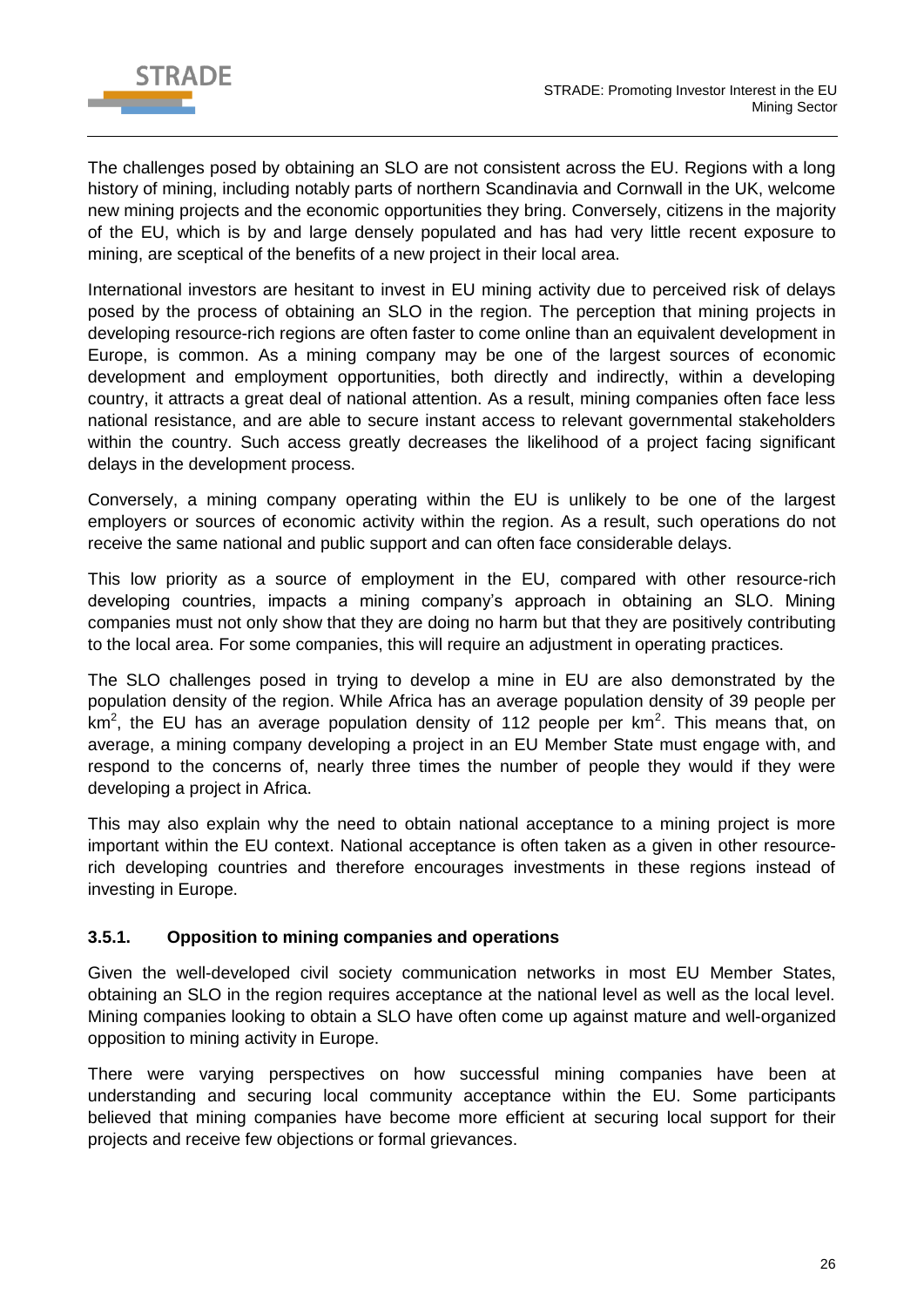

Others argue that mining companies have historically viewed community support for a project as an afterthought. By waiting to present a fully formed plan, mining companies engage too late with local communities, and thus are not perceived as open minded or responsive to the local cultural and historical context. This can manifest itself in the lack of adequate consideration of indigenous communities and culturally sensitive activities, such as reindeer herding in the Nordic region.

However, there was broad consensus within the STRADE workshop that mining companies are not currently sufficiently addressing the need for national acceptance of mining activity at the EU level. This however should not be considered the responsibility of exploration and mining companies alone. It is a much bigger requirement for a small, lightly capitalised, junior miner than it is for a global miner with deep pockets.

Mining companies, regardless of which commodity they focus on, are perceived in the public in the image associated with coal, i.e. a major polluter of the environment. Fuelled in part by increased focus on climate change issues, mining companies must not only gain the trust of local communities but respond to the concerns of an ever-increasing effective citizen and shareholder activism. This results in a new form of SLO that incorporates a more diverse group of stakeholders within the host country, rather than just engaging with the local community surrounding the mining project.

It was noted at the STRADE workshop that mining companies have not received sufficient support from the EU in addressing these wider national and civil society concerns. In publicly voicing their belief that mining is not needed in the region, EU government officials have undermined mining company efforts to gain the citizen's trust and acceptance of mining activity in the region. A review of tweets from Commissioners and Members of European Parliament during major events, such as the Raw Materials Week, and during parliament debates on mining related issues (such as Mine Waste Directive and Resource Efficiency) would suggest there is a level of cynicism associated with mining activity.

#### <span id="page-26-0"></span>**3.5.2. Tools available to address EU's mining perception problem**

The workshop also examined tools available to various relevant stakeholders to help address the EU's mining perception problem. In Finland, following the environmental accident in Talvivaara in October 2012, the Finnish government launched the National Action Plan for sustainable mining, out of which the [Finnish Network for Sustainable Mining](https://www.sitra.fi/en/topics/responsible-mining/) was developed. This voluntary initiative brings together mining companies and civil society stakeholders, as well as representatives from other livelihoods and local communities with the aim of developing a self-regulated sustainability standard for mining in Finland. The network<sup>8</sup> has, in its short existence, shown the potential for creating a platform for interaction and trust between the mining sector and key stakeholders in the Finland and developed a tool that could have potential use across the EU.

A second tool discussed at the STRADE workshop was the role of legislation in helping to address and mitigate public acceptance issues for mining activity in the EU. Civil disruption and blockades by the First Nation in Canada show the increased risk to mining companies and the government for not legislating for the involvement of all stakeholders.

-

<sup>8</sup> <https://www.kaivosvastuu.fi/toolbox-for-local-actions-available-in-english/>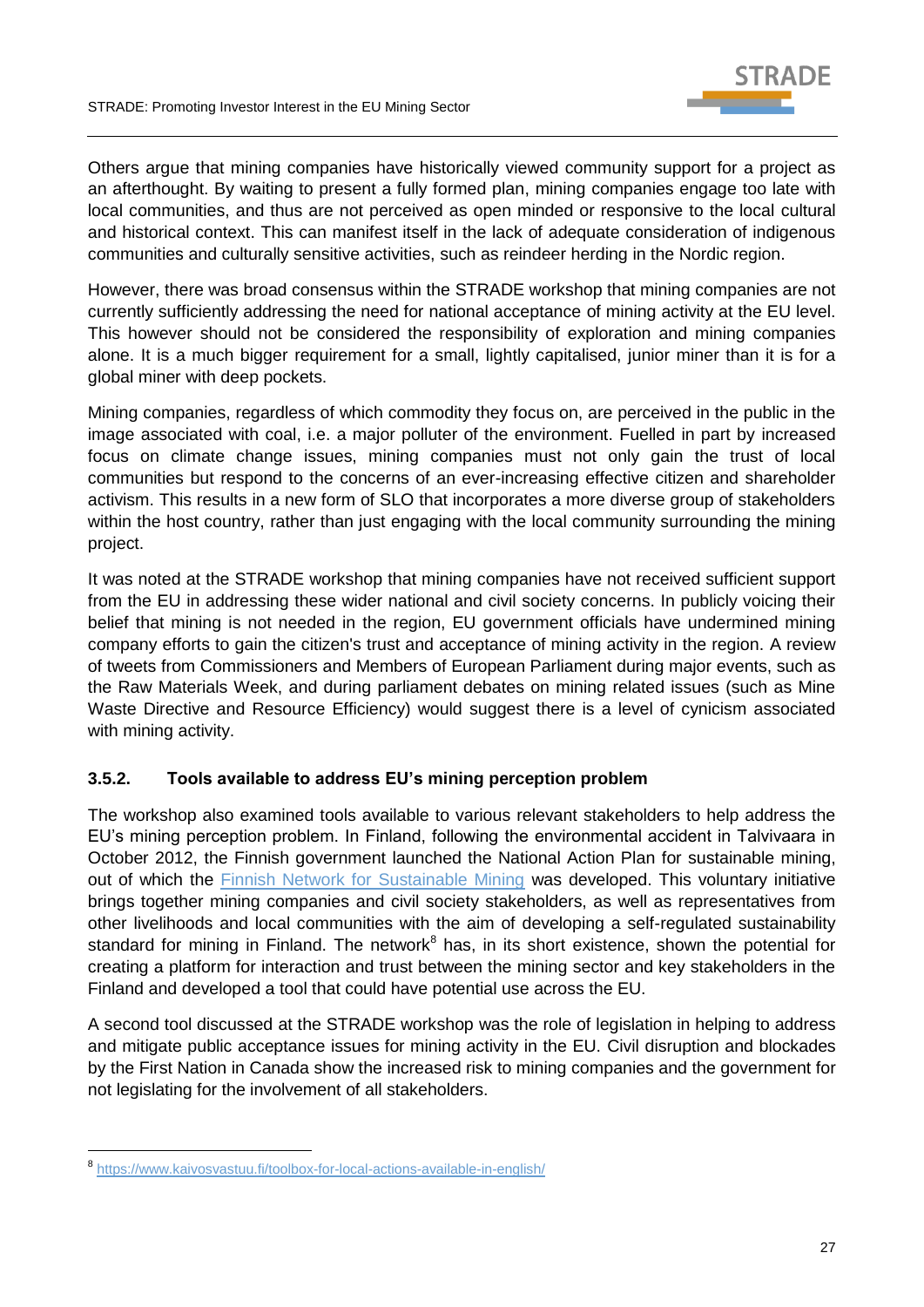

Legislation should not be viewed as a last resort, but rather framed under the principle that good legislation fuels good social responses. Legislation is a useful tool for governmental stakeholders to demonstrate to vulnerable communities, including indigenous peoples, that their voices will be heard in the engagement process. Legislation establishes a process for communities to participate. A government is obliged under a constellation of norms which, like in the case of environmental and land use regulation, and human rights, have developed over time, often crystallising and implementing constitutional principles. However, governments should be careful of the danger of over regulation dissuading potential investors.

# <span id="page-27-0"></span>**4. Promotional Strategy**

This report started with a statement of fact – EU Member States have been unable to attract exploration and mining spending, relative to other jurisdictions.

The low performance was linked to risks facing investors in Member States. Within the EU, these were largely external to mining companies, and therefore carry a high level of uncertainty for exploration and mining companies, relative to risk factors that are internal and expected. Access to geological data, the right to mine and obtaining a social license to operate were the three specific issues that were highlighted.

No mining jurisdiction is perfect – there are always regulatory and social risks associated with operations. The EU Member States do not suffer from insurmountable, fundamental flaws in their legal and regulatory frameworks. Similarly, there are EU mining operations that have gained a social license to operate in recent years.

This chapter develops recommendations to promote mineral investments, given the issues identified, and is not meant to provide recommendations on how to rectify fundamental mineral legislation in Member States. The promotional strategy is meant to improve the perception of investors and communities of the EU mining sector.

The first assumption behind the promotional strategy is the acknowledgement that, unfortunately, the geology of the EU is relatively unlikely to support large low-cost resources, such as those found in Western Australia (for iron ore), in the Andean Cordillera (for copper) or in North Africa (for phosphates). This lack of scale may also be a factor in the EU's relatively low ranking for labour productivity in operating costs. Note, scale is an important issue for major minerals, but that minor metals and industrial minerals do not necessarily require large scale activity.

Nevertheless, the real damage to the performance of the EU Member States in attracting exploration and mining investment seems to centre on the (perceived) external risks associated with the sector. For investors, this perception of risk is influenced by sentiments expressed by public and private actors, including the media (social and formal), active national/regional promotion and the sharing of experiences at conferences etc.

The European region is politically and economically stable, where space for private enterprise and regulations are generally considered to balance the concerns of companies and communities. The disappointing performance in terms of translating these perceptions into increasing exploration budgets and mining investments, however, suggests there is a gap between perception and practical implementation.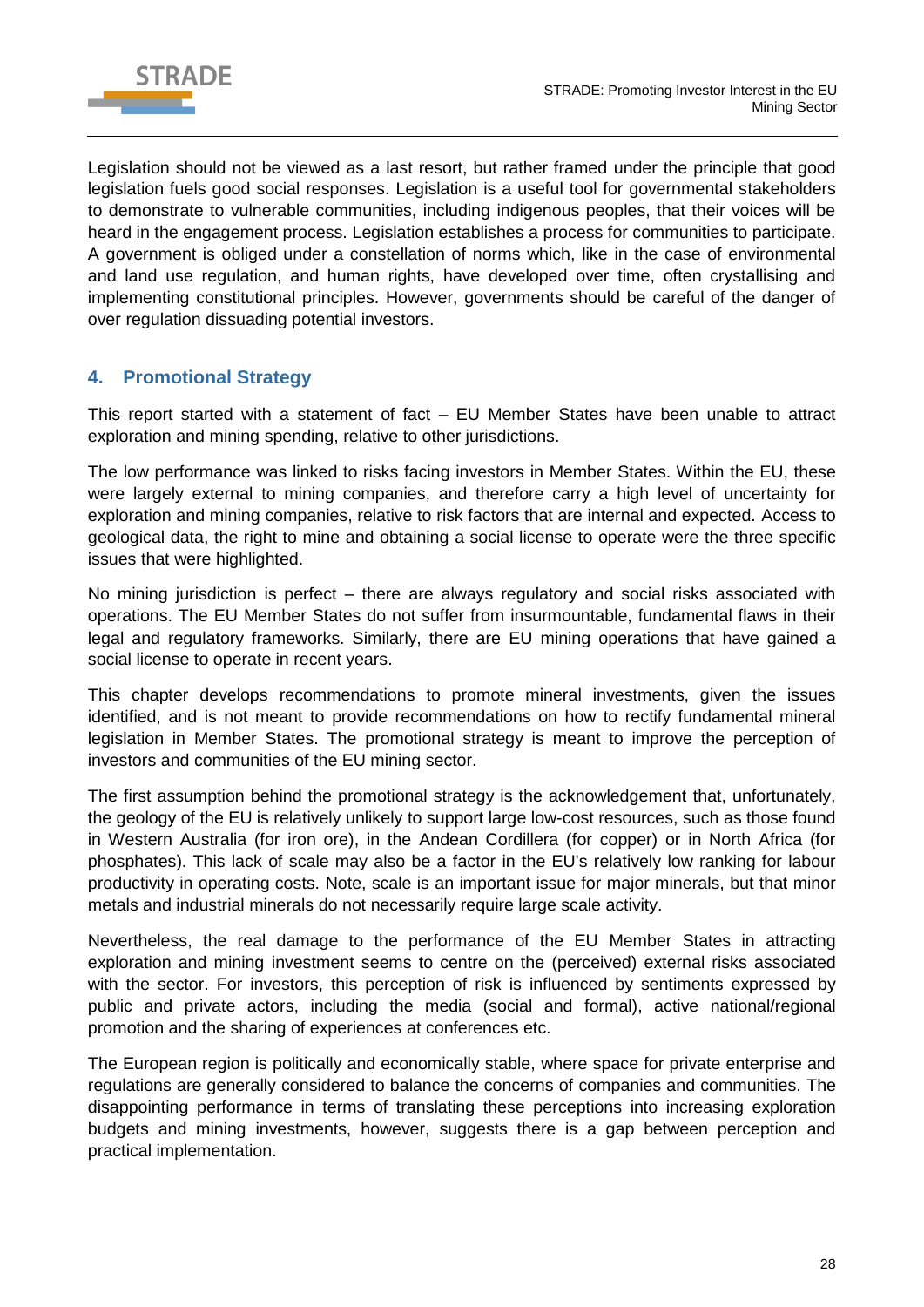

The EU Member States are not unduly hindered by the level of operating costs (eg wages, electricity, royalty and taxation). Indeed, for copper, gold and zinc/lead they are relatively competitive on the global benchmark. However, in the case of mineral regulations, most Member States are rated poorly relative to their competitors in Australia and Canada.

Quite apart from the need to secure increased mining investment into the EU, any promotion strategy must take full account of the industry's unattractive image amongst large swathes of the European population.

As part of a promotion strategy to address these issues (ie explain negative impressions and highlight positive attributes), a number of promotion activities can be undertaking at the EU level.

## <span id="page-28-0"></span>**4.1. Pillar I: Highlight comparable advantages**

As discussed in this report, mining investors generally have a good perception of the EU Member States for economic policy, labour productivity and skills, infrastructure, and proximity to market. For these issues, the only requirement of a promotion strategy would be regular reminders of these positive features to potential investors.

There are also issues on which mining investors have a poor perception, and for which the EU (either generally and/or amongst its Member States) ranks comparatively badly on a global basis. These issues include mineral prospectivity (ie there is generally less-favourable geology), investor perception, and right to mine.

To highlight the EU's comparable advantages, the following strategies should be undertaken.

**Cost competitiveness.** EU mining operations compare well on a global basis but there is nevertheless an unfavourable perception that costs are high. These include; operating costs, and taxes and royalties payable. Accordingly, these issues would benefit from aggressive marketing to highlight the comparable advantages, and to correct mistaken perceptions.

**Geological maps showing main prospective zones in Europe.** As stated earlier, the EU has limited geological potential. This is a perception that can be addressed by making available the geological information within the EU, through providing better and more accessible information and devising a competitive Mining Rights Management System (see below). A series of maps should be made available in several formats to ease exploration investigations by potential investors.

**Booths at major mining conferences.** A communal booth should be designed and staffed at the leading trade conferences and trade shows, for example Mines & Money (the London event especially), Mining Indaba (Cape Town), Diggers & Dealers (Kalgoorlie) and PDAC (Toronto). This booth would showcase the mineral potential of the individual Member States, and of the EU as a whole. Individual member countries could be offered positions within the booth to promote their respective regions.

The EU's promotional booth at the PDAC conference in March 2018 was a positive step in this direction. The accompanying sessions on EU country profiles, with senior ministers presenting their cases, was also well structured. Such participation should become the norm at future events.

**Articles in leading trade publications.** To assist in improving investor sentiment towards mining in the EU and its Member States, regular articles should be targeted in the leading trade publications (with the UK's *Mining Journal* and Canada's *Northern Miner* being the prime targets as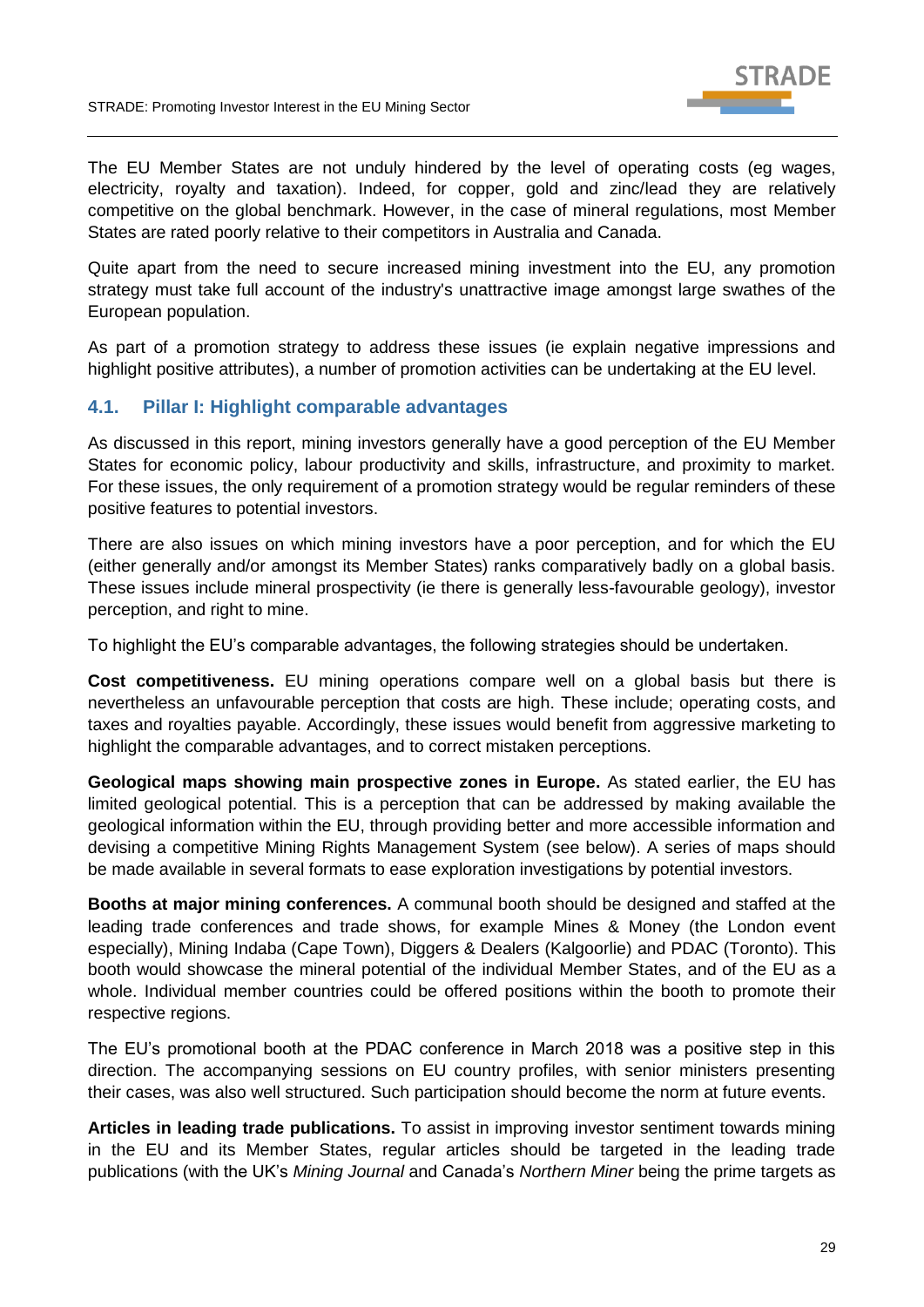

these publications are widely read by mining company executives). These articles would ideally focus on local exploration activity and any changes in mining legislation or fiscal regimes.

## <span id="page-29-0"></span>**4.2. Pillar II: Mining rights management and information system**

Access to information is a key requirement for increasing investor interest. This requires the collation of such information, through an easy to access online source. This information, ideally be located within a mining rights management system for each Member State, but available through an EU platform. Information should be provided by Member States should ideally include the following.

**Template document on securing exploration/mining licenses.** Each Member State should have a clear and concise, and ideally comparable, document on 'How to secure exploration/mining licenses'. These would be simply laid out with electronic versions on a communal website, with links to more detailed documentation.

**Comprehensive geological maps.** A suite of detailed geological/geo-physical maps of all prospective regions should be readily, and freely, available to exploration companies. Ideally, the contact details would be included of a local geologist who could explain regional features and assist in follow-up work.

**List of available exploration and mining licenses.** A comprehensive list of all exploration and mining licenses should be posted on government websites. The document would contain details of the license (grid references, location map, geology, history of exploration, local issues, current permit holder and expiry date), and be regularly updated (perhaps quarterly).

**Details of government personnel.** The contact details of all relevant government personnel with a role in facilitating exploration and mining activity within the country should be made available to potential investors.

**Details of local service providers and equipment manufacturers.** Similarly, the contact details of local service providers (geological consultants, transport coordinators, drilling contractors etc) and equipment manufacturers with operations within the country should be made available to potential investors.

**Fiscal benefits.** Details of tax advantages, and other government financial benefits, related to extraction of these critical materials ought to be readily available. Ideally, such documents should also be disseminated directly to companies active in the relevant fields.

**List of mining-related national news.** All Member States that espouse increased mining investment should post on their website regular bulletins (ideally weekly) on national news, especially as it relates to exploration and mining activity. This would include the release of exploration/mining permits, exploration results, changes in fiscal/financial conditions and political/economic news.

**One-Stop-Shop**. This information should be organised under the EU umbrella, providing the first step of contact for interested investors and exploration and mining companies. Such services can be incorporated under the [EU Investment Policy,](http://ec.europa.eu/trade/policy/accessing-markets/investment/) with the appropriate unit building some level of mining competency to manage basic promotion activities.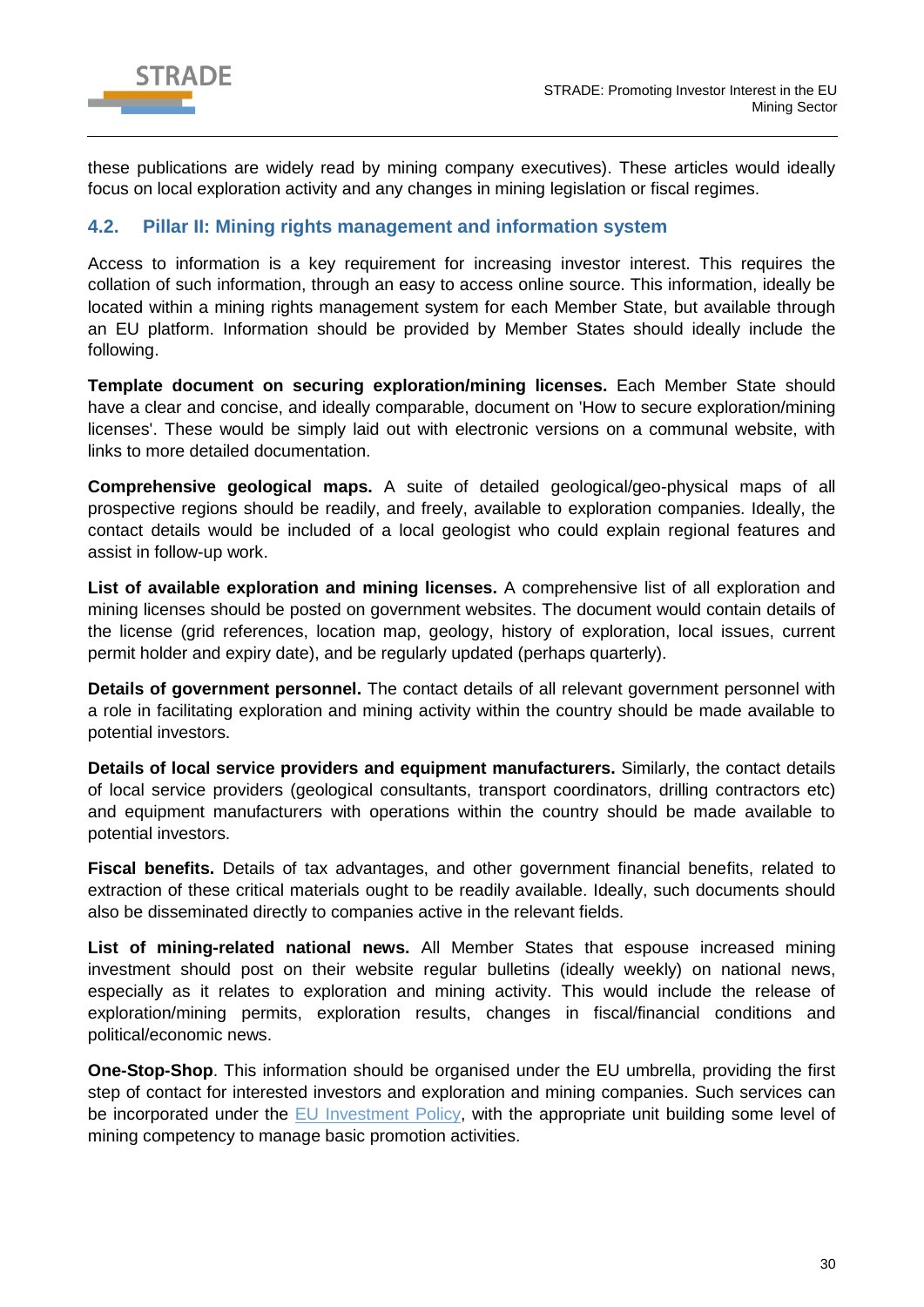

The One-Stop-Shop's primarily responsibility would be to provide information that is required by investment entities, in the first instance, and to direct them to the appropriate contacts in Member States. The function of the unit could additionally include the following:

*Relevant legislation in all EU Member States.* A report (updated annually) should be made available that summarizes the metals and mining legislation in all of the EU Member States. This would be an easily-read, and concise, summary of the relevant legislation, with links to more comprehensive documentation.

*Brochure of latest mining-related developments.* A regular (quarterly) brochure should be published that outlines all metals and mining developments (new exploration projects, mine start-ups, financing etc) within the EU. This publication would be distributed at conferences and also available in PDF on a central website.

## <span id="page-30-0"></span>**4.3. Pillar III: Increasing social acceptance**

Support for the mining industry, in the public space, is often presented as a choice – between mining activity and protecting the environment and social rights of local communities. This has led to a negative perception around mining activity, perceptions that are often damaging to investment attractiveness. Additionally, some of these perceptions are not supported by facts. This should be addressed through two avenues.

**EU citizens – creating and improving public awareness.** Social license to operate is one of the biggest challenges in bringing new projects on line in Member States (and globally) and without a more positive perception being developed, this will continue to remain a challenge.

To address this, a public awareness campaign is warranted. This would educate citizens on how mining practices have progressed in Europe; the community engagement models that are employed; the stringent regulations on protection of environment that are applicable in the EU. These need to go beyond the stating of regulations that exist and showcase the results that have been achieved at operating mines.

In addition, mining's contribution to sustainable growth, as inputs into green technology equipment (solar panels, wind turbines, electric vehicles), needs to be presented.

Currently, most public awareness and outreach campaigns are carried out by mining industry associations (ICMM, EuroMines for example) and may therefore be viewed by the public as speaking for the industry. These campaigns need a more 'trust-worthy' champion – such as the European Commission.

While such public engagements can initially focus on regions where mines may/will operate, they do need to be aimed at the broader society, as opposition campaigns to mining in the EU are often a trans-border phenomenon rather than a localised one. The 'not in my backyard' approach by communities needs to be addressed with evidence and engagement.

**EU Members of Parliament – the political message needs to change.** Part of the process of building public trust in mining activity requires political leaders to engage with their constituents on mining activity. As stated earlier, the perception that one can either support the environment or mining needs to be challenged. As far as we are aware, no major political party has supported a pro-mining agenda in EU Member States, even where mining activity makes a strong contribution to the economy, over the past decade.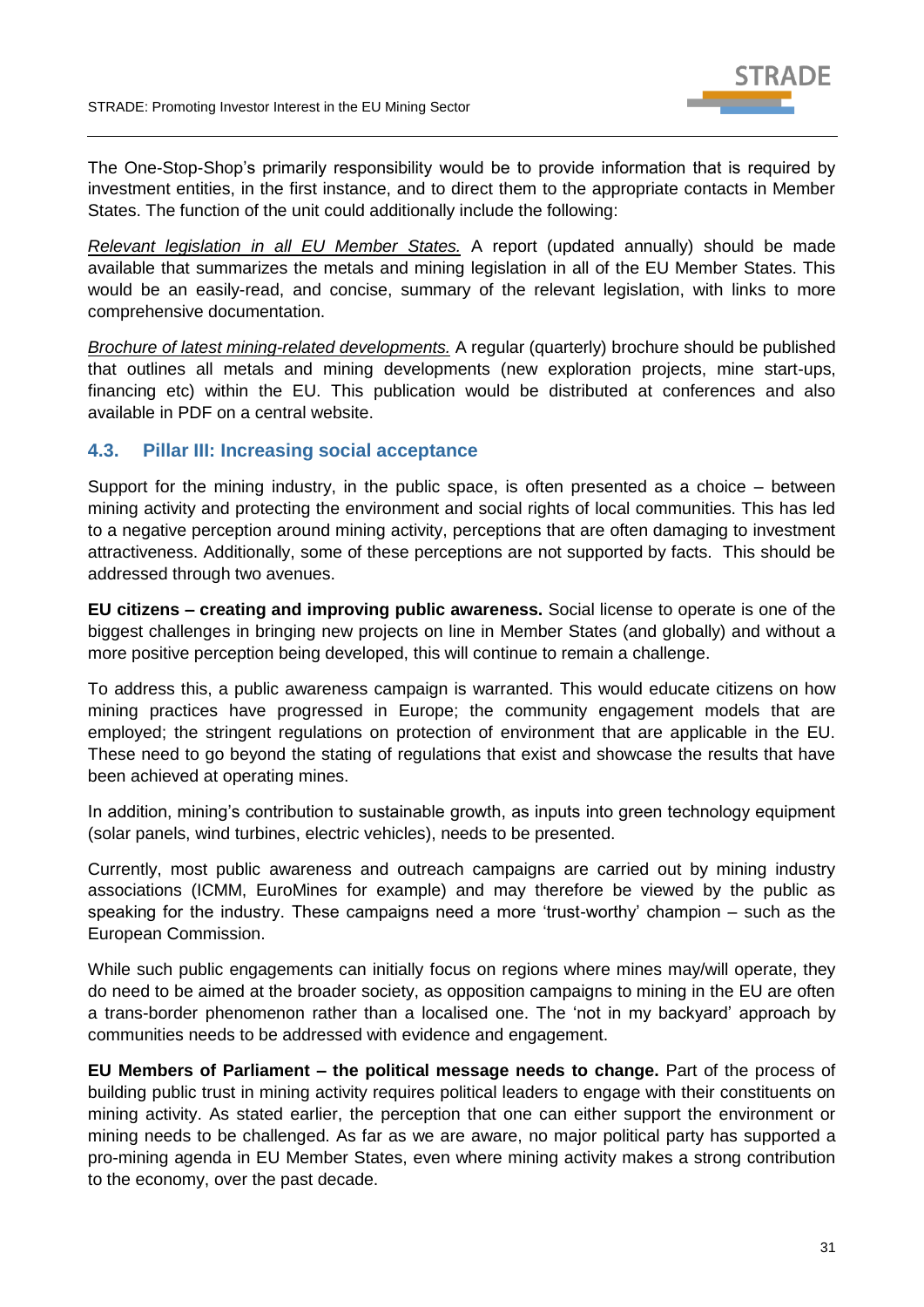

STRADE does not in any way or manner propose that the EU should instruct politicians should be advocates for the mining sector. We do suggest, however, that an internal awareness campaign, based on policy briefings and information packs, be specifically developed for politicians, to better inform EU political officials on responsible mining practices in the EU and provide 'talking points' with which to engage citizens, social media and the press.

This will allow Members of EU Parliament, and others, to make more informed comments and have meaningful discussions around mining activity.

## <span id="page-31-0"></span>**4.4. Pillar III: Engaging in international organizations**

**Engagement with international standards organizations.** The EU should consider pursuing a more active engagement with organisations that establish the international codes of conduct, rather than just being a financial supporter of such commitments. These would include the ICMM (for closer links with global mining companies), NRGI (civil society and independent actors), EITI (which presents the government perspective) and IFC (representing investor principles).

Engagement with these organisations would facilitate two things. First, the reputational advantage suggesting that the EU is committed to participating in international best practice dialogues and considers mining to be an important sector. Second, direct engagement will increase exposure to current debates and trends within the global mining sector, allowing the EU to become part of the dialogue rather than an isolated by-stander, as it is currently appears. Members of these organisations have influence on the perception of investors on what are suitable mining investment decisions. Positive perceptions of the EU can thus aid in its promotion.

## <span id="page-31-1"></span>**4.5. Pillar IV: Target investment groups**

**European mining companies.** As discussed in Chapter 2, mining companies based in Europe spend only an estimated 15% of their global budget within their host continent, compared with comparable percentages of 38%, 40% and 57% for Canada, USA and Australia-based companies, respectively.

These companies should be a priority for the EU's promotion strategy, perhaps with targeted correspondence and follow-up meetings (ideally with the relevant Mines Ministers). Attention could be drawn between the favourable operating environment in the EU compared with Africa and Latin America, where much of the exploration expenditure is currently being targeted.

Perhaps also some form of fiscal encouragement could be made at the national level (similar to the Flow Through tax credits offered for Canadian exploration).

**Mining companies not based in the EU.** These companies represent a significantly harder target but form the bulk of the potential additional investment into the EU Member States. The promotion strategy could identify companies active in those particular third-party countries where a case can be made that the EU offers a superior investment opportunity (ie geologic potential plus operating environment).

Executives of these companies ought to receive personal invitations from Mines Ministers to visit prospective sites in the EU member country. These invitations would be hard for executives to ignore, especially if they coincide with appropriate nearby conferences (this is already accepted practice in southern African countries immediately before, and after, the Indaba conference in South Africa every February).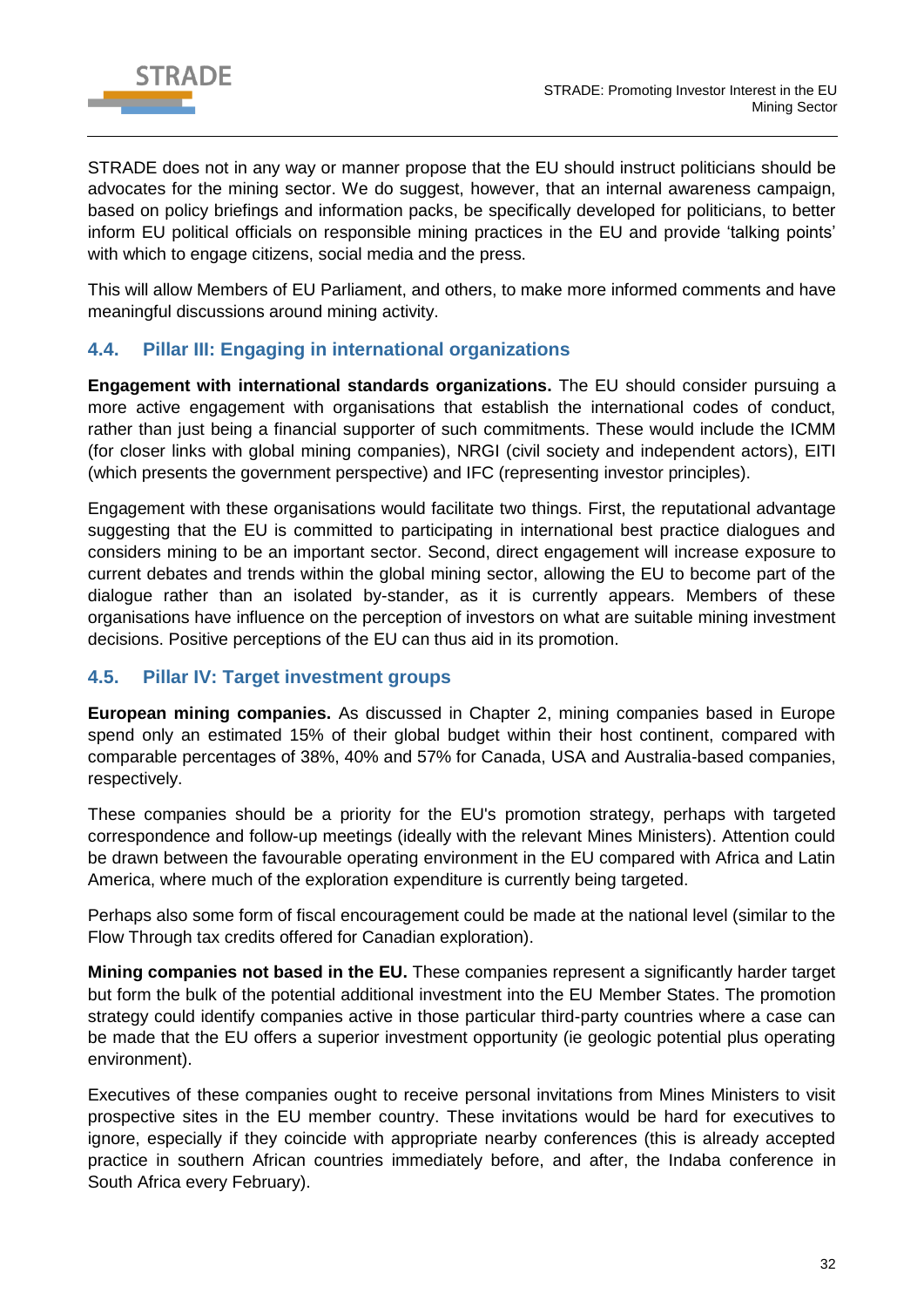

**Financial investors.** Every mining project represents a unique set of investment circumstances and investing institutions will look at them in isolation. Nevertheless, documents that demonstrate the long-term financial and political stability of the EU Member States will support the use of lower discount rates when investors evaluate the net present value of these projects.

To this end, a selection of the initiatives discussed above could be made available to selected investor organizations. This would be particularly effective if coupled with an invitation to meet senior government officials as personal contacts, and trust, still count for a lot in investment decision making.

## <span id="page-32-0"></span>**4.6. Conclusions**

The EU's aim to have access to a sustainable source of raw materials supply cannot materialise without active interest from the global mining investment community. The flat mineral production levels and the small exploration expenditure budgets testify to this.

For investors to be interested in the mineral sector, the mining jurisdictions do not have to have the 'perfect' risk assessment score. However, investors do need to be courted and interest in the sector generated. Compared with Australia and Canada, and a number of developing resource-rich countries, the absence of the EU is notable at major mining investment conferences, although this has recently started to change. Public information activities and marketing material in the public domain is also limited, compared with other jurisdictions.

Attracting mineral investment is a 'relative' issue – it is not only about an individual jurisdiction's evaluation but how it compares with other investment opportunities.

This report highlighted specific issues that act to reduce the attractiveness of the EU as a destination of mining investment. However, we also showed these are not insurmountable challenges. While it may be useful to address regulatory challenges themselves in Member States, it may be more prudent for market forces to deal with these issues.

A challenge for Member States is the level of mining activity within their regions, often single companies accounting for the majority of the operations. Therefore, governments are in essence dealing with single players. Were more interest generated in exploration and mining activity, mining authorities would be subjected to a wide range of engagements, whereby the mineral codes would naturally evolve to balance interests from mining companies and national priorities.

Therefore, the overall recommendation from this report is to promote investor interest in the mining sector in the EU. The aim is to increase the interaction between investors and the mining authorities in individual Member States. A secondary aim is to educate EU citizens and politicians about the best practice standards observed in the EU.

STRADE does not believe an EU wide mineral policy is required – a country's approach to exploiting its natural resources can be a complex issue and attempting to generalise such an approach for 28 Member States is impractical. Even within the same country, there may be different sentiments associated with whether, or not, to pursue mineral exploitation. A non-EU wide policy also allows for Member States to designate certain deposits as of strategic relevance and retained for future mining activity.

In summary, the promotion policy rests on the basic pillar of increasing access to information for exploration and mining companies, investors and the EU citizens. Part of this access is around